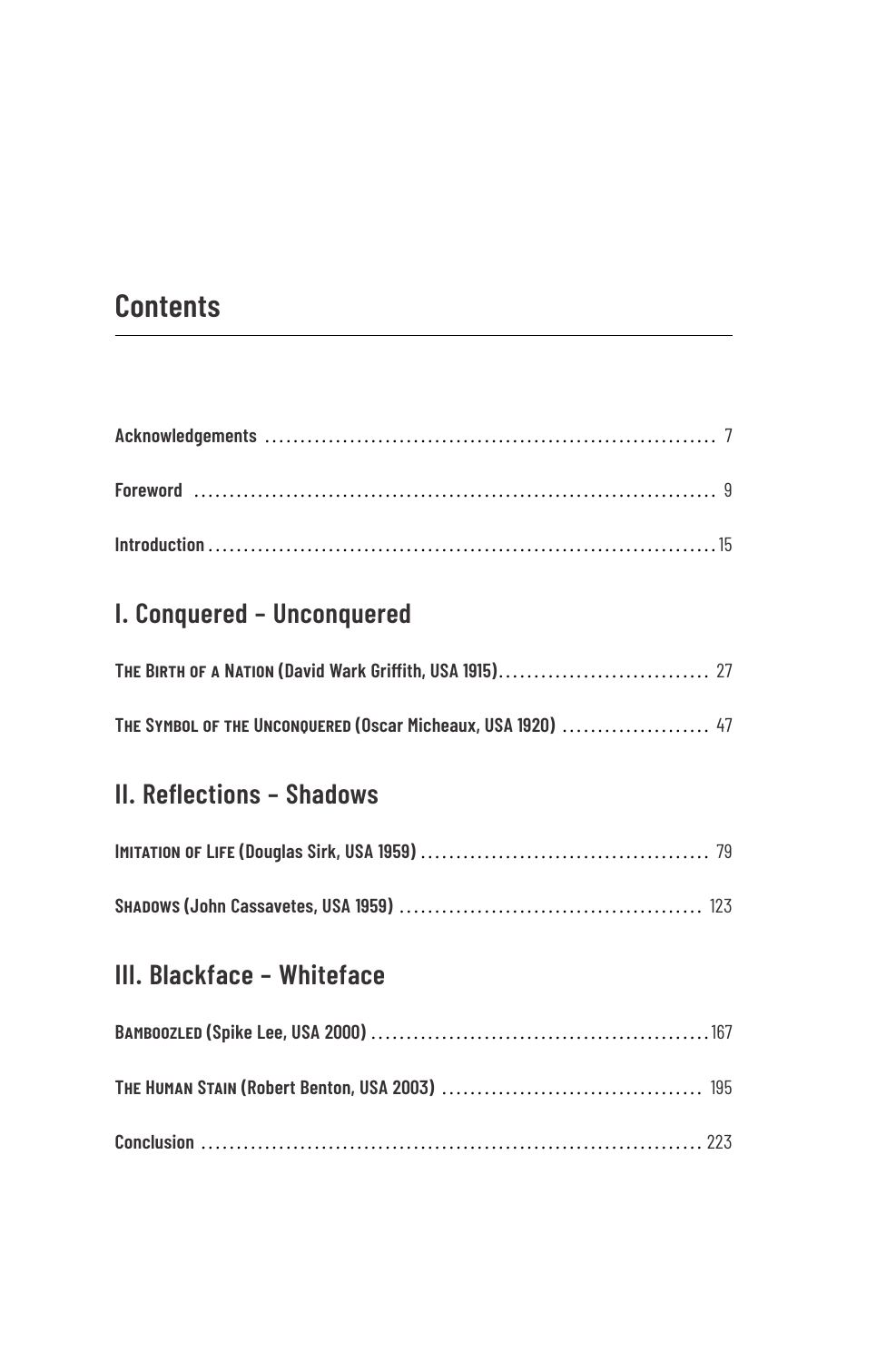# IV. Appendix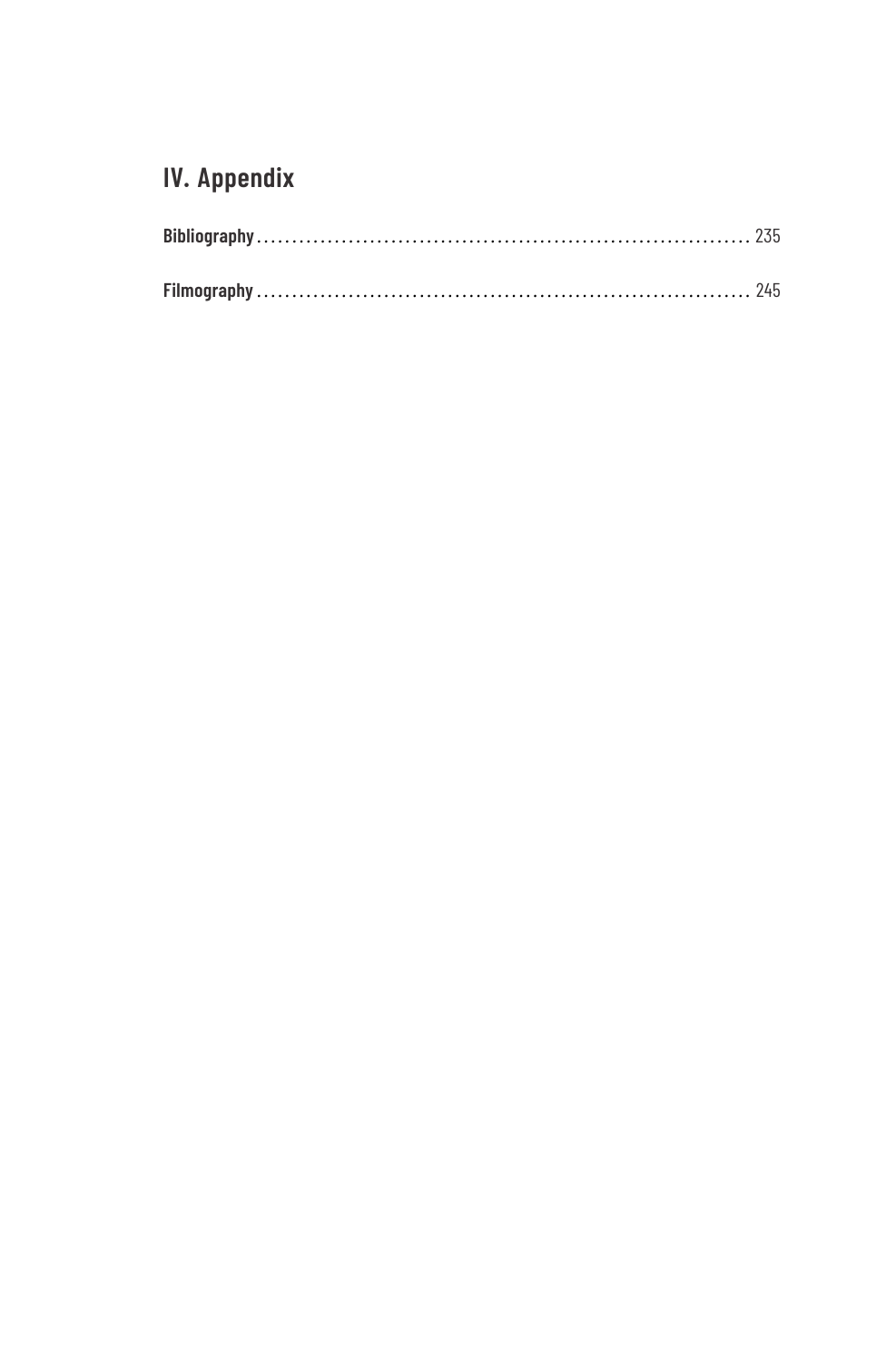### <span id="page-2-0"></span>**Foreword**

#### *Lorenz Engell*

We typically like to present new scholarship in order to emphasize that the state of research on a particular topic or object of study is sparse or outdated or that the methodology isn't satisfactory. This, of course, also applies to Lisa Gotto's major study that has now been made available in English, *Passing and Posing between Black and White: Calibrating the Color Line in U.S. Cinema*. But it doesn't capture the core character or the meaning of this work. Because at its core, it concerns the fact that the foundations of our current notions in film studies and cultural theory must be laid even deeper. There is already a plethora of studies on racism in film, transgressions of racial boundaries, and postcolonialism. But, at least for film studies, it is innovative for a study to raise not only thematic or moral but also and above all structural and epistemological questions about such a subject. This is exactly what concerns us here.

The focus of this book is not simply a study of the encoding and articulation of racial boundaries in film, specifically between black and white. Rather, these boundaries are examined in instances in which they are challenged by figures who obscure them. These figures, in the first instance, are understood as intradiegetic characters in the sense of dramatis personae – such as it pertains to, for example, the figure of the mulatto in Hollywood film – as well as, and this is the most notable, unusual, as aesthetic figures of the film's diegesis itself and in particular of cinematographic imaging – such as it applies to editing processes and camera work. Furthermore, such figures also extend to sociological and epistemological figurations, such as power and knowledge relations. Finally, this also always concerns figures of concept, perception, and thought.

The dissolution of boundaries thus appears not as a postmodernist theorem, but as a process and practice that has always been effective in U.S. American filmmaking. However, crucial to the heft of this study is the fact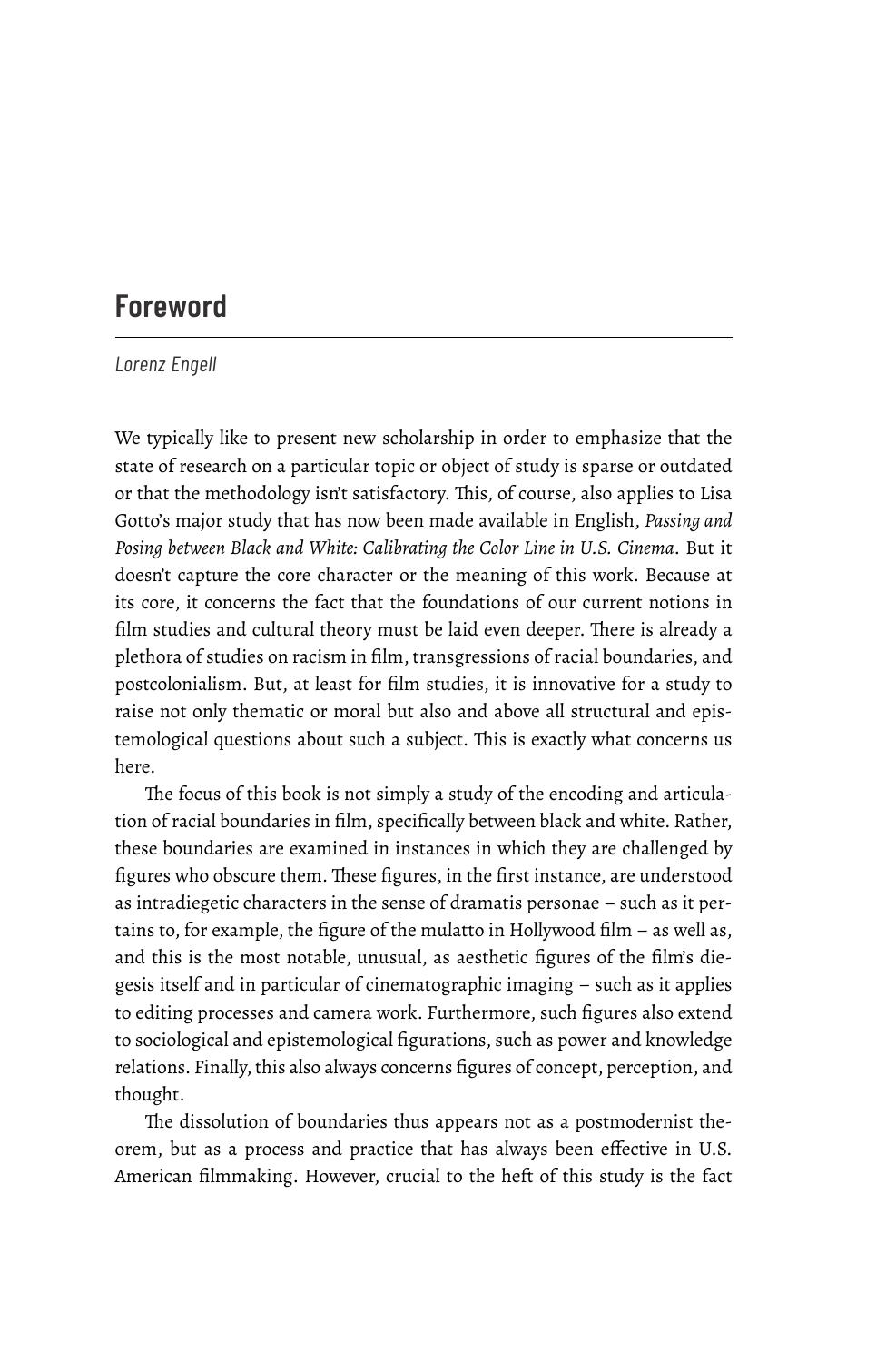that "blurring of boundaries" and "crossing borders" do not simply mean ending up in a desirable and politically correct state. Lisa Gotto is not interested in making a grand utopian gesture, like proclaiming an all-embracing nomadism, but rather in what she calls the "costs of blurring boundaries," in the pain, the defeat, the downfall that is levied as a price for crossing borders at the margins of systems based on difference, a price that again and again has to be paid by only a few. The fact that discrimination and forms of violence primarily dominate in the context of racial difference does not mean that the attempts at abolishing them create fewer burdens and distribute them more equitably. This position saves Gotto from an all-too-simple taking of sides and typically untenable binary view of things as "good" or "bad."

The films that are examined here bear eloquent witness to these complexities, to loss and pain, as well as to commixture and amalgamation.This begins with D.W. Griffith's BIRTH OF A NATION (USA 1915). Rarely have syntactic and symbolic forms, aesthetic and ideological features been so densely overlapped and so tightly welded together than in this film. The renowned system of Griffithian editing and framing, which can be interpreted as a binary schema of exclusion, is played out candidly in BIRTH OF A NATION as a system of racial difference and racist discrimination. In Griffith, the crossing of boundaries, as practiced by race mixing and borne by the figure of the mulatto, is literally exterminated, faded out in the end, made impossible as a constant threat to the basic binary schema of black and white. Insofar as BIRTH OF A NATION obligatorily carries out the formatting of the Hollywood-type narrative film on a massive scale, it can be said – without, in any case, being the last word on it – that U.S. American narrative cinema is rooted in racial discrimination. Instead of deducing a moral devaluation from this, Gotto's study consistently questions the costs of symbolic order and the types of currency in which these are levied, and the costs of the empirical persons who are asked to pay them. This constitutes the political position that is at the basis of this work.

Gotto finds the antidote to Griffith in Oscar Micheaux's film The Symbol of the Unconquered (USA 1920)*.* She situates this film first within black minority cinema, so-called "all black movies", which were made by all-black crews and marketed to black audiences. Micheaux also deals with a failing mixed existence beyond the schemata of black and white, and he also portrays the activities of the Ku Klux Klan, albeit from the perspective of black characters who are being persecuted. The confrontation ends also well, only with an inverted omen: the Klan is defeated. Micheaux even uses certain methods of narration, like cross-cutting and the "last-minute rescue," that are faithful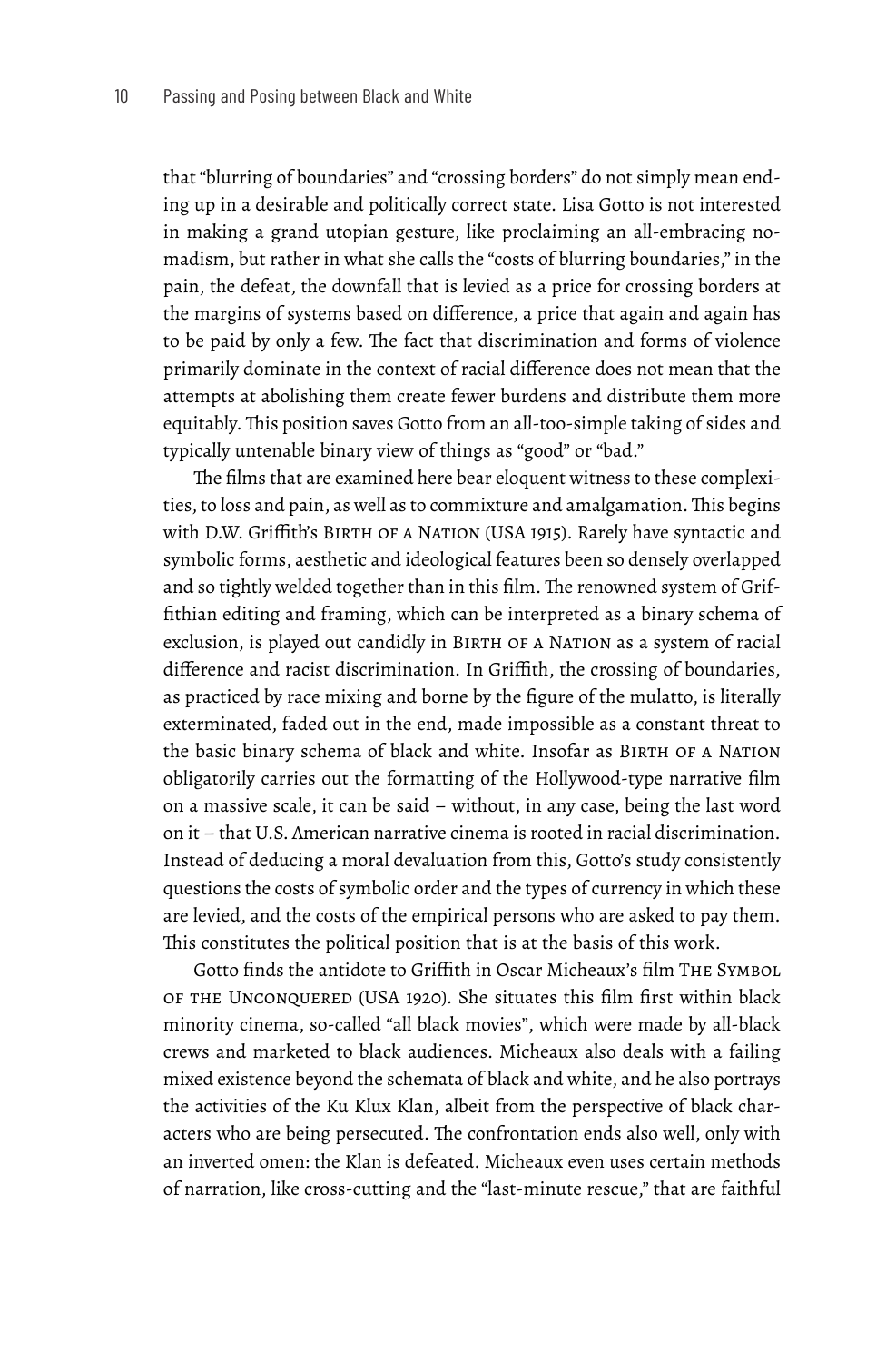to the standard set by Griffith. Nevertheless, the inverse formula is not the only thing that separates the two films. Unlike Griffith, Micheaux doesn't address biology – that is, sexual union – as the decisive variable of transference between the races but economy, that is, the economic advancement of the black man. And, unlike Griffith, Micheaux employs diverse genre and narrative figurations whose subcomponents he combines. All of this takes place in an asymmetrical, shaky film style, a practice of incongruence that uses what is available – namely, the hegemonic system of forms à la Griffith – as well as appropriates it for its own purposes. As a result, something like a crossing of boundaries at the margins of the film's system of symbols becomes discernible in Micheaux's style.

In Douglas Sirk's IMITATION OF LIFE (USA 1959), Gotto sees quite a different approach from that of classical films. This film as well deals with the failure of a racial crossover. But this failure is captured in forms that no longer draw on an ostensibly natural or naturalizing essentialism that presupposes the black/white difference as one based on biology and endowed by nature. Sirk's language of forms no longer understands itself to be a mere reenactment of a fixed schema present in the social and historical world outside of itself. On the contrary, Sirk emphasizes the stylization and aestheticization of – and shows the artificiality and fabricated nature of – his world of forms and figures. Of particular note here are the elements of coloration and framing. Following the analysis presented here, in Sirk, film is not the imitation of life; it is also certainly not the inverse, that is, something that predetermines or acts as a model for life. In Sirk, when "passing" fails yet again, his stylization of this failure remains as a kind of aesthetic result. Once again, as previously seen in Griffith, what counts is that whatever the characters in the film suffer, the film itself gains as profit; with the major difference that, in the process, Sirk argues not logically and ontologically but aesthetically. Perhaps this is even hinting at a perspective that believes in reconciliation through aesthetics.

John Cassavetes' contemporaneous film SHADOWS (USA 1959), although having already been thoroughly interpreted by film theorists, is surprisingly rarely interpreted in the context of racial difference. Here, Gotto's study in fact fills a gap. In doing so, it sets up Cassavetes as a counterpoint to Sirk. It focuses neither on the inclusion of crossing racial boundaries in the film's world of forms, its pictorial stylization, nor on its failure and decline, but on the almost documentary exploration of the objects of racial differentiation, namely the body, their relations to each other, their possibilities and articulations.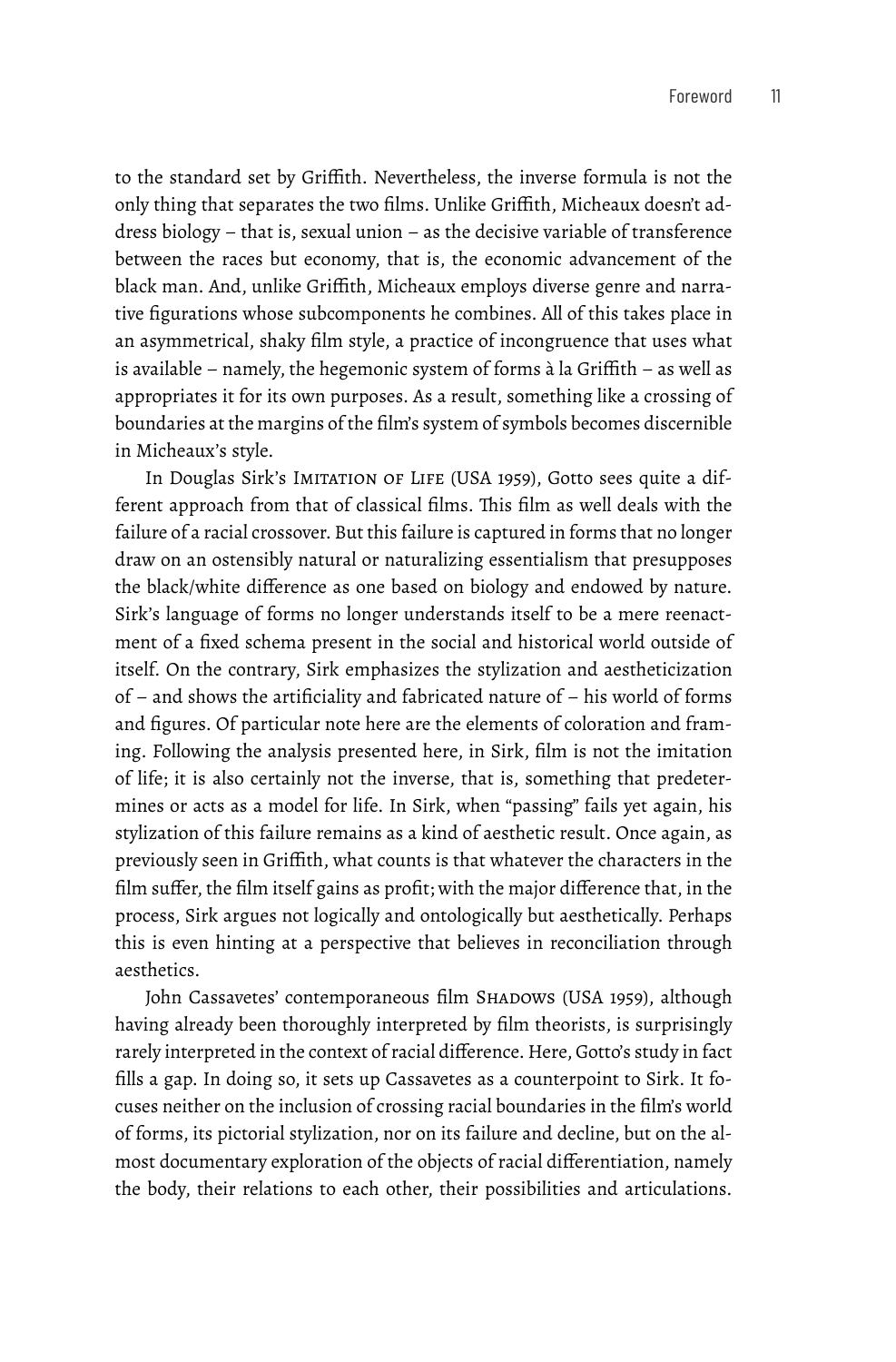The demands of coherency are so diminished that the obligatory foundations of narrative cinema collapse underfoot. The cinema of Cassavetes therefore attempts to return to a state prior to the conventions of Griffith's schematic representation.

The analysis is rounded out by looking at two films at the turn of the millennium. Spike Lee's BAMBOOZLED (USA 2000) introduces a new essential feature into the discussion of blurring racial boundaries, that is, the interrogation of the cultural-historical framework within which cinema is able to dig into a transformation of racial antagonism – and its transgression. In doing so, with the minstrel show, Lee brings to light a disturbing entanglement of symbolic order and physical violence. The formal basic elements of the minstrel show are not only deeply rooted in various developments of Western culture, but in a narrower, literal sense, they are even patterned piece-by-piece on the ritual of lynching. Thus, even here, there is a delayed reaction to the simple filmic racism of Griffith; just as the theme of the mask also points to the use of the mask in Cassavetes. The reference point of a racist culture, therefore, is death. Behind the mere differentiation constantly looms a mortal threat which those who are discriminated against can only accept and assimilate into death rituals such as masking and dancing. Consequently, Lee makes transgressing boundaries fail once again, however, he orchestrates this failure as a downfall in an explosion of violence that he simultaneously exposes as a cinematic staging pattern. The highlight of the film, however, lies not in the sheer explosion of violence but rather in how it reflects on movement. Repetition and recurrence of movement on the one hand, and its incessant running in the background on the other hand, are considerably exhibited by Lee and thereby accentuated as the two decisive characteristics of how cinema conceives of movement. A continual running time and its unending repeatability and reproductivity are superimposed like a second layer onto the narrative.

Robert Benton's film adaptation of Philip Roth's The Human Stain (USA 2003) orbits around the topic of white and whiteness. Here is where Gotto's study most obviously departs from analyzing characters and subject matter. It ultimately turns decisively in a media-critical direction. Along with Richard Dyer, Gotto adheres to the unique connection between photographic media and brightness and whiteness; to white as the standard form of light and as the "neutral position" of lighting. She clearly shows that Benton's film strives for a type of grammar and aesthetic of filmic whiteness beyond all diegesis. This is, at the same time, the film's return to the basic qualities of light and visibility that make it possible in the first place. Nevertheless, this does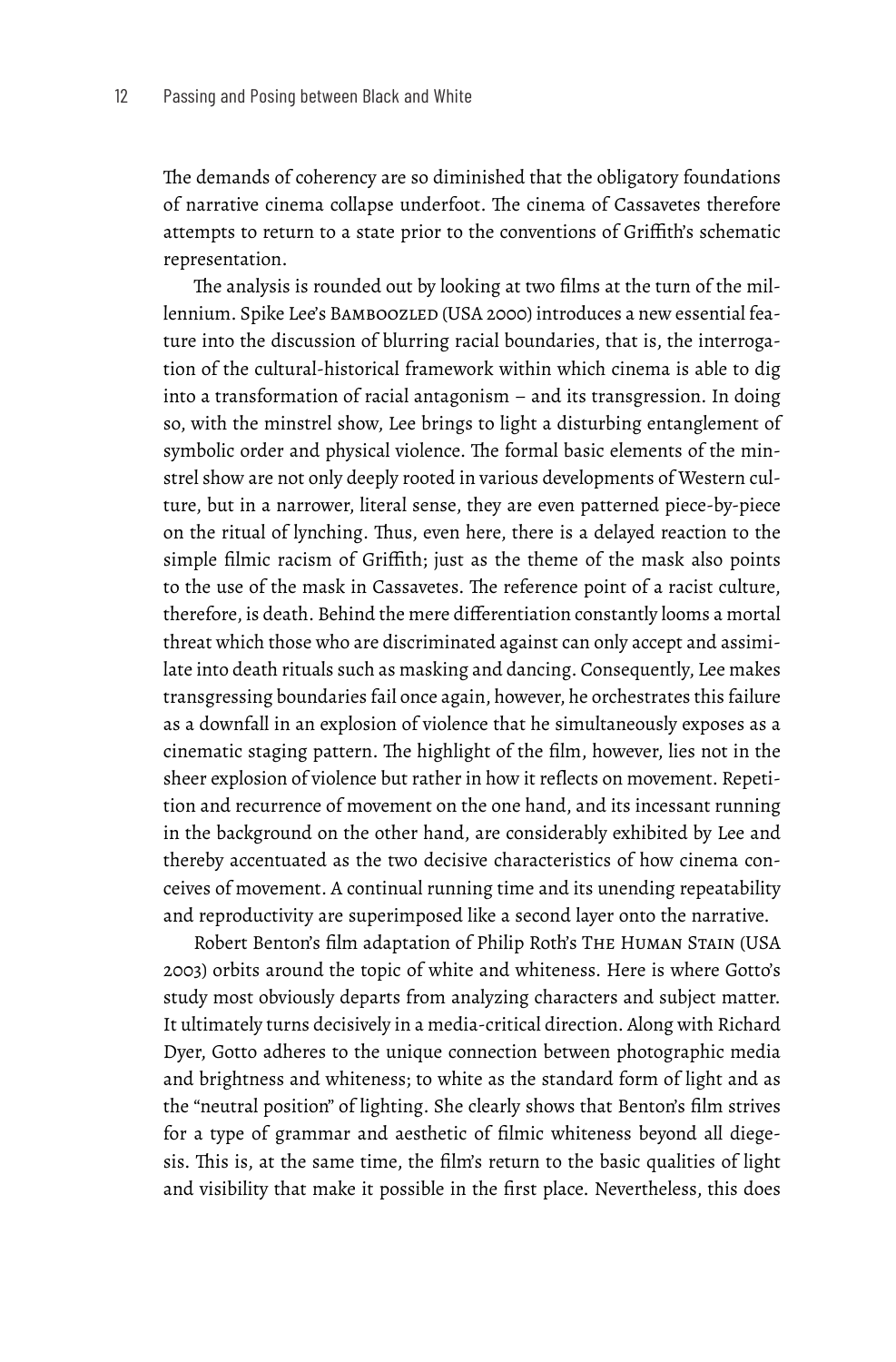not amount to a writing off of photographic media as products essentially saturated with racism. The problem is of course not the photochemical light sensitivity of the material, rather, it arises first from the operation of clearcut distinction (to paraphrase Karen Barad, it is our cuts that make our epistemic objects and, beyond that, ourselves), and second from the metaphorical ascriptions of epistemic and moral values to black and white, or even of ontological features like nothingness and allness.

Therefore, the costs of blurring boundaries, which Gotto addresses at the outset, seem to regress to the medium that levies them. The black/white contrast, to whose formation film has contributed so much, cannot simply be resolved or subjected to a clever deconstruction or a self-annulment. But by attempting to understand and analyze itself and its racist entanglements, film can in any case contribute to visualizing the costs and limits of blurring boundaries.

The six films discussed do not, however, simply make up a corpus of six different, complementary attempts at the articulation and formation of the problem of overcoming racial boundaries. Rather, they attest to the fact that the cinematic modeling of racial contrast, by means of its exceedance in the three historical sections that the study lays out, follows various self-conceptions of the medium of film. Thus, the first section from 1915 to 1920 concerns the self-assertion and implementation of film as a discursive system of symbols with a clear orientation toward narrative conventions. The development of a fixed canon of differentiation in the form of codified shot sizes, editing rhythms, and image details, is the prerequisite for the hegemony that film would exercise as a cultural form in its classical phase. Whatever does not fit in here must be excluded. On the contrary, the second section, the phase of film's modernization around 1960, concerns the differentiation between film's referentiality to itself and to things outside of itself. Modern film acknowledges that whatever it reflects is placed in relation to itself as a medium and reflected in this way. Thus, modern film does not simply depict situations – or the illusion of them – but all the while depicts its own relation to these situations. Following Jean-Louis Comolli, modern film can be seen as an observation not of reality but of reality-becoming-film. Finally, the film of the turn of the millennium, by that time itself having become a minoritary and sometimes precarious cultural practice, at least one among many others, negotiates its own development and fabrication as a cultural product; and, at the same time, together with its narratives and problems, it questions the epistemological, semiotic, and also technical presuppositions upon which it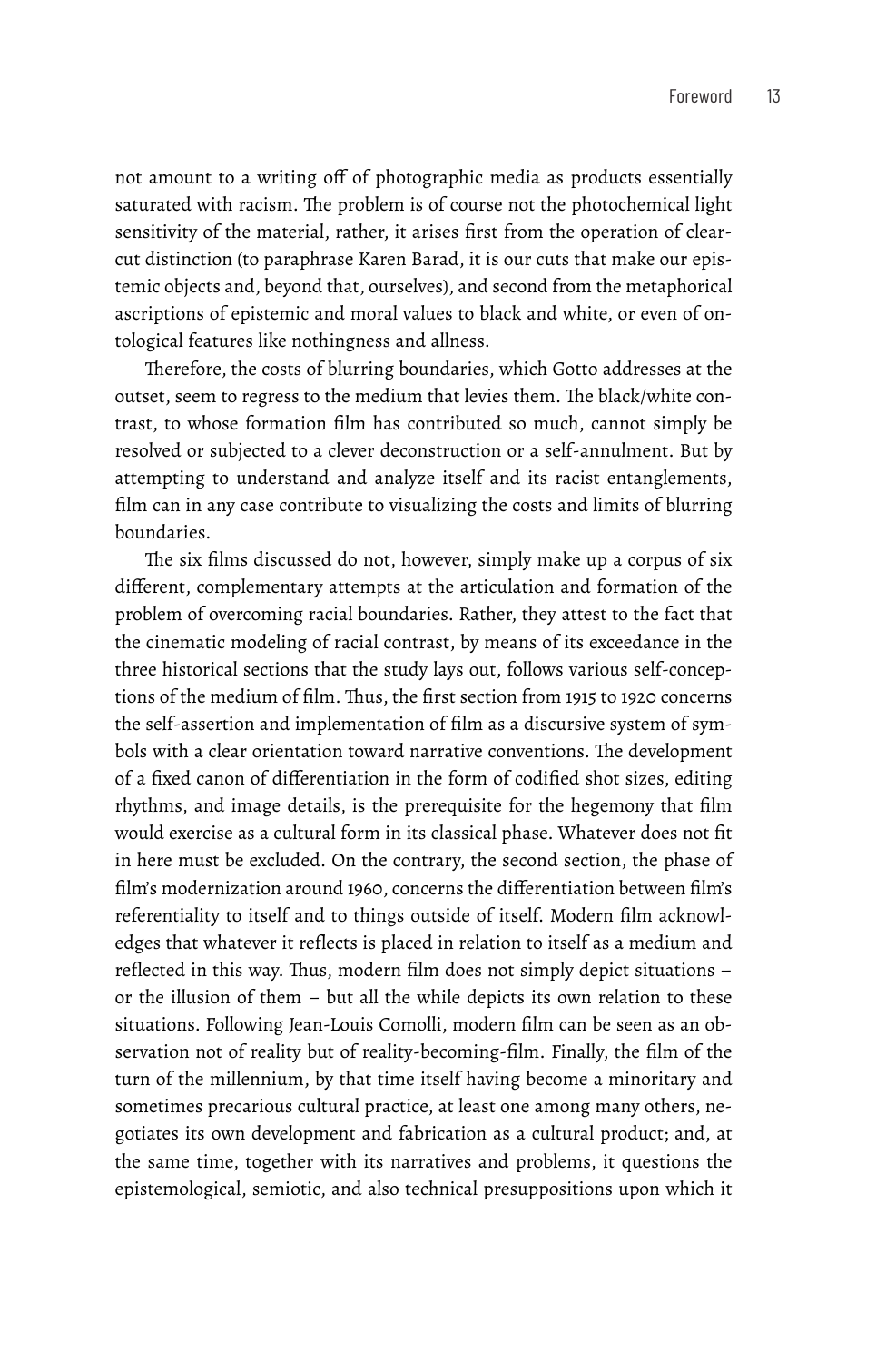rests itself. Specifically, this becomes clear in the examples analyzed via the basic category of movement in Lee – here, the close connection between the body mechanics of tap dancing and that of image transport in the film apparatus – and the basic category of light in Benton – here, in particular, in the composition of white as the color of light that in itself is not visible.

In this way, Gotto's path of investigation simultaneously and impressively illustrates the path from traditional film studies, which deals with concepts of character psychology, motif analysis, and forms of representation and style, to a conception in the direction of media studies, which reveals the very media concepts of film. However, this thread of argumentation does not just run parallel to the so-called "contentual" or "ideology-critical" that concerns itself with how racism is formatted in film. Both approaches are also not interwoven, as in a neat form-content debate, but they consistently prove themselves to be aspects of one and the same line of argument, which, again for that very reason, is one of media politics in the narrowest sense.

In any case, the following study throws the doors wide open to further considerations. It is not only furnished with an outstanding film studies encyclopedia and methodology, it has also crossed the line toward a film studies that articulates itself in terms of media theory, which reaches far beyond the typical, purely content-oriented discourse, in which the "portrayal of a theme in the film" is typically addressed. It has opened many a great chasm in its comprehensive cultural-historical investigations and its readings of the individual aspects of its subject, and it has found deep, racist foundations in seemingly innocent contexts. What begins as a question about the representation of the mulatto in film, in the end thoughtfully reflects on film – and even then not only on film but on writing and, from a broader perspective, on the shaping of the world in general – as a unity of its possibilities on the one hand and as a structure of the conditions that it imposes and to which it itself nevertheless remains subjected on the other hand. On these terms, Lisa Gotto has revealed racism in a unique, intelligent, and simultaneously disturbing way. Whether from here – and even if it is highly unlikely – a passage into the freedom of the possible, of a tabula rasa, or – to use an expression from Spencer Brown – of an "unmarked space" is conceivable, and what the price would be for such a thing, is something even she must leave open-ended at the moment.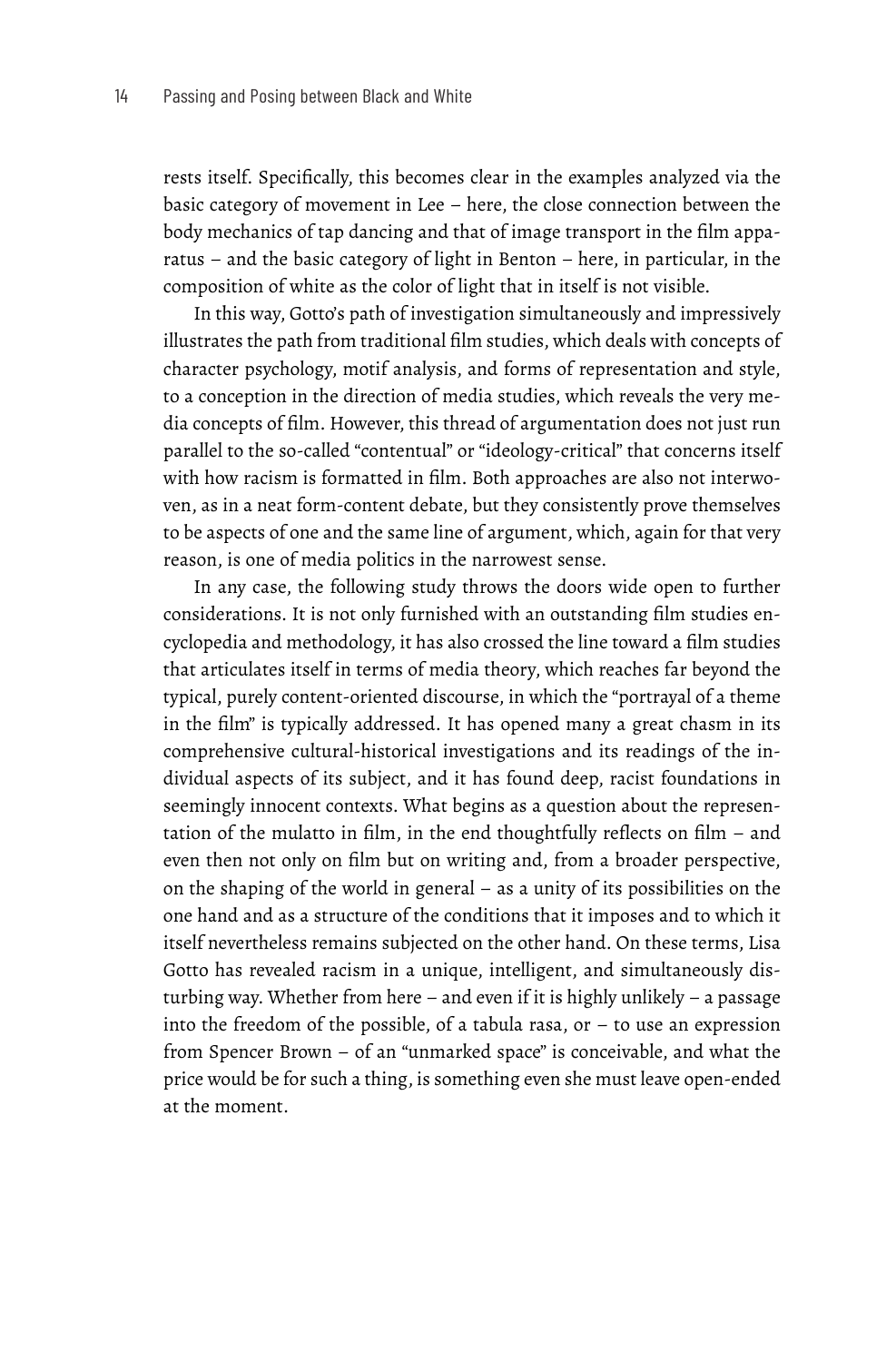## <span id="page-8-0"></span>**Introduction**

In light of migrations within a globalized world, border crossings by now seem to have become a widespread, little noticed, even self-evident phenomenon. The great promise connected to the prospect of a world without borders remains nevertheless questionable when, beyond the unlimited, forms of irritation and a lack of orientation make their presence known. The utopian proclamation of having overcome barriers reaches its limit where it is confronted with the costs of blurring boundaries. Where boundaries are crossed, where the undermining of difference as a vague mixing ratio comes to light, an uncertainty takes hold whose threatening nature results from, if nothing else, the undermining of meaningful distinctions. This unsettling potential becomes evident in a constellation that brings the relationship between the body and the forms of institutional power to the forefront – in a mixture that makes the connection of the physical to social power relations as well as their representation as identity guidelines apparent. In a context in which race is understood as a traditional measure of demarcation, the transgression of established boundaries plays a decisive role – and it does this all the more, the clearer the apparently insurmountable spheres are divorced from each other. This is particularly true for the opposition of black and white; for a binary pattern whose particular significance results from its function as a symbolic grid and cultural value system, but which also has far-reaching implications for the construction and interpretation of racial identity.

In engaging with the question of racial boundaries and their transgression, this study focuses on the dichotomy of black and white in the U.S. American context – on the one hand, because it can be seen as paradigmatic from a sociocultural perspective and, on the other hand, because it has produced particularly sharp confrontations and attempts at demarcation. The use of the terms "black" and "white" has substantial consequences for the construction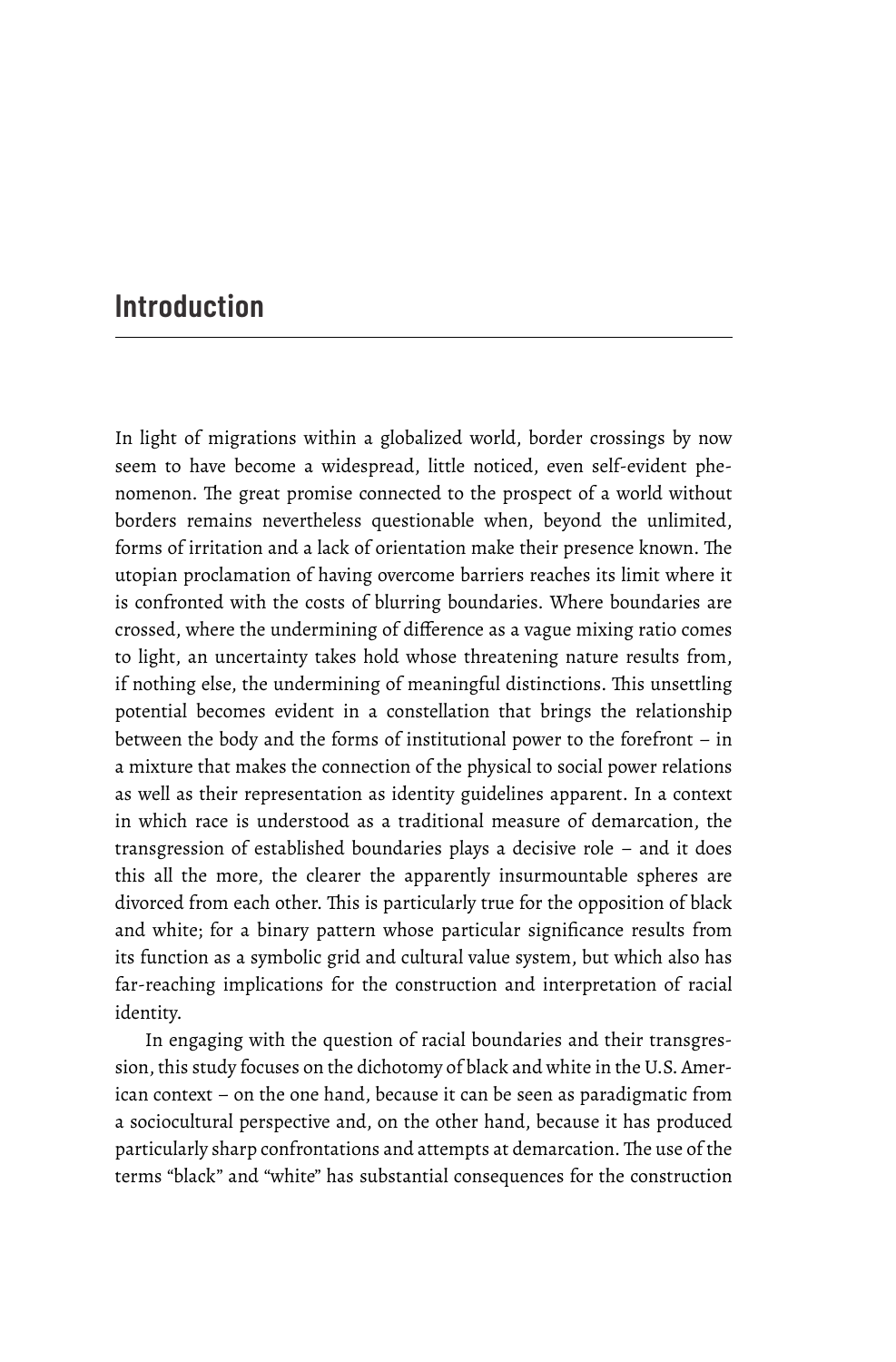of racial identities. Here, one should emphasize the concept's binary opposition, which, on the one hand, functions as a point of reference and, on the other hand, can also be exploited as a form of discipline within a racist social order. The desire for differentiation remains a foundational need in the search for meaning, just as the necessity for distinction constitutes an indispensable requirement for conceptual thought. From a societal point of view, it is nevertheless important to note that the marking of the Other also often serves to defame the Other – and that the more the possibility of distinction appears to be threatened, all the more strongly this contouring is asserted.

A figure that makes this connection particularly obvious is the *tragic mulatto*. This refers to the depiction of a biracial character that draws on a long tradition in American cultural history. The term "mulatto" has its origin in the animal world: it developed as a derivation of "mule," that is, a cross between a horse and a donkey. The derivation from zoology makes it obvious that the term is assigned pejoratively but, at the same time, it also points to the problem of making a mixing ratio conceptually comprehensible. Already here, one can sense a telling perplexity that results from the problematic identity of the "half-breed" because it is not clearly definable. The etymology of the word "mulatto" brings out the mixing ratio inherent in the term but, at the same time, also illustrates its constructed character, for the term has never been used as a designation of identity that sees the concepts of black and white as equal in value. Far more common, rather, was the practice of viewing the "mulatto" as a member of the black race, in other words, to integrate him into that same binary schema that he actually transcends. Werner Sollors notes that this approach stood in the way of forming a separate category of 'mixed': "What makes the situation even more complicated is the fact that, given the way in which 'mulatto identity' has often been considered as a (not representative) part of 'black identity', mixed-race self-images have in many cases been 'themed away.'"[1](#page-9-0)

<span id="page-9-0"></span><sup>1</sup> Werner Sollors, *Neither Black Nor White: Thematic Explorations of Interracial Literature* (New York: Oxford University Press, 1997), 232. Remarkably, this practice has remained until today, as the title of Donald Bogle's classic study shows: *Toms, Coons, Mulattoes, Mammies, and Bucks. An Interpretative History of Blacks in American Film* (New York: Continuum, 1997 [1973]). Strikingly, Bogle includes the hybrid"mulatto" in the history of the representation of blackness as a matter of course without commenting on this problematic decision. It is likely that Bogle adopted a characterization of black stereotypes that had been undertaken much earlier, namely Sterling Allen Brown's *The Negro in American Fiction* and *Negro Poetry and Drama* (New York: Atheneum, 1978 [1937]). Al-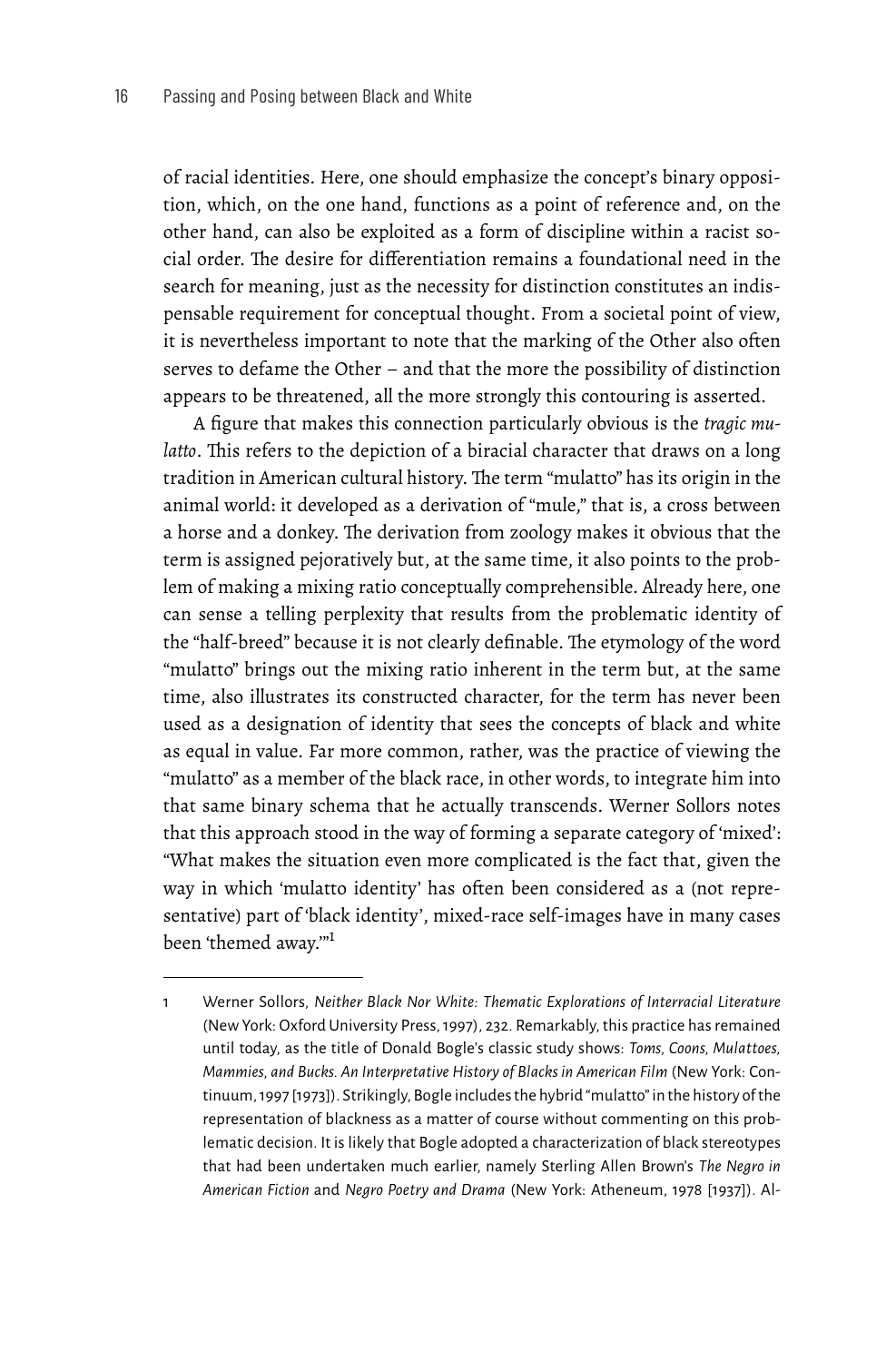In relation to the characterization of biracial identities, this lack of awareness can also be traced back to a social consensus that decisively rejected the introduction of a third category beyond the two poles of black and white. Joel Williamson, in his study *New People: Miscegenation and Mulattoes in the United States*, points to the fact that American census forms constantly required a choice between the options "black" and "white" as racial categories, and that this practice was hardly modified over long stretches of history.<sup>[2](#page-10-0)</sup> The title of Williamson's study mentions the crucial component for the mixing ratio of the two races: the phenomenon of "miscegenation." The term derives etymologically from the Latin verb "miscere" as a term for mixing but, in its contextual usage, first and foremost means race mixing through sex.The fear of precisely this form of border crossing can be characterized as the most stable component of racist discourse, so that the effect or the embodiment of that undesired process, namely the "mulatto", became the extreme of racial hatred. The phobia of miscegenation can be traced back to the fear of diffuse intermixture, that is, to a fear that once again clearly demonstrates the conception of two clearly separated areas that are regarded as pure. Richard Dyer emphasizes: "If races are conceptualised as pure (with concomitant qualities of character, including to hold sway over other races), then miscegenation threatens that purity."[3](#page-10-1) For Benedict Anderson, the pathological fear of contaminative race mixing illustrates racism's constitutive characteristic as well as its definitive criterion of distinction: "[N]ationalism thinks in terms of historical destinies, while racism dreams of eternal contaminations."[4](#page-10-2)

The term "miscegenation" is imbued with a derogatory bias similar to that of the term "mulatto." In their connection to racist forms of rhetoric, both terms point to a conception of identity that is aware of difference and informed by hierarchy. Many critics have pointed to the fact that the use of such loaded terms is problematic, since it implies an acceptance of racist premises. Lola Young, for example, argues: "All language related to the conjunction of sexual and racial difference is problematic: miscegenation, mulatto, half-caste, mixed race, interracial and so on all carry with them the

<span id="page-10-0"></span>though Bogle does not mention Brown, his alignment with Brown's model of dividing the representation of black characters into six basic types is quite clear.

<sup>2</sup> See Joel Williamson, *New People: Miscegenation and Mulattoes in the United States* (New York: Free Press, 1980).

<span id="page-10-1"></span><sup>3</sup> Richard Dyer, *White* (London, New York: Routledge, 1997), 25.

<span id="page-10-2"></span><sup>4</sup> Benedict Anderson, *Imagined Communities: Reflections on the Origin and Spread of Nationalism*, Revised Edition (New York: Verso, 2006), 149.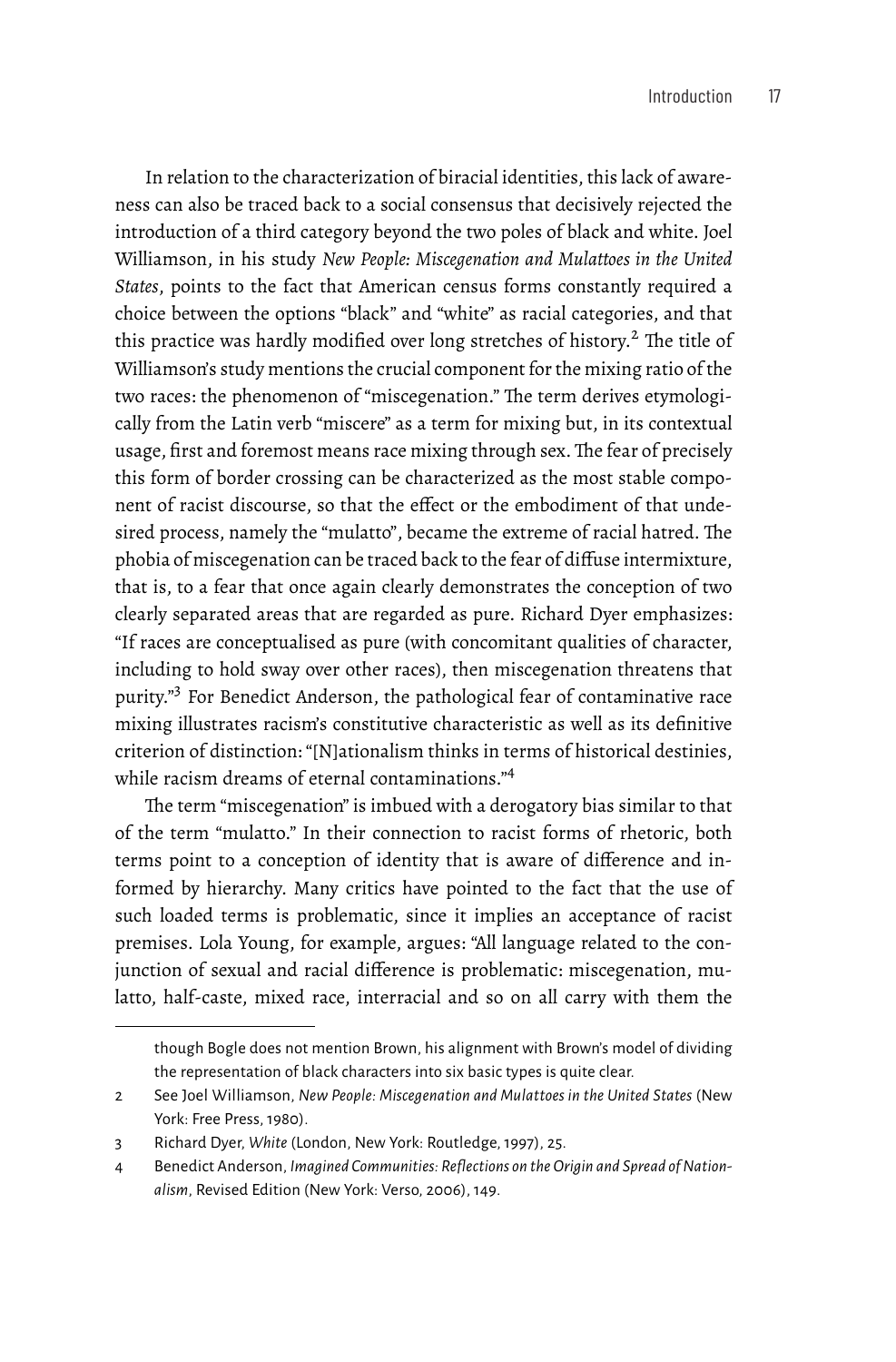stigma of racist discourses, suggesting as they do an acceptance of the precepts of separate, biologically determined racial group."[5](#page-11-0) The question of what possibilities there are to escape the pejorative connotations of a vocabulary shaped by racism has been answered in several different ways. While some scholars suggest that we should not use the terms themselves at all and instead revert to auxiliary constructions, others emphasize the subversive potential of an oppositional strategy that could confront the originally degrading intention with its own inversion. It remains to be said that the use of a term like "mulatto" can in no way claim a transhistorical validity, for it is dependent on the specific connection to each respective differing contextual condition, on different situational frameworks and loci of articulation. This basic premise also underlies the use of historically loaded terms in this study. Behind this is the view that the use of historically pejorative terms can be justified with clear reference to their conceptual context, which is why their mention will not be avoided. Without doubt, words and concepts can participate in a history of discrimination; without doubt, too, every moment of their use suggests that we are still caught up in supposedly past ideological systems. However, it is precisely the examination of those ideological solidifications that promises an approach enabling us to consider the "mulatto" as the basis of a publicized fiction. In other words: the term "mulatto" says little about the human subject behind it but makes way for numerous inferences about the cultural reflexes that invent and invoke the term. The attempt to designate a complex mixing ratio can thus be considered, beyond the original intent, as its own form of distortion.

As an aesthetic motif, the mulatto topic found its way into American literature in the nineteenth century. In addition to individual minor characters in the anti-slavery literature of the early nineteenth century, James Fenimore Cooper's *The Last of the Mohicans* (1826) is considered the first major treatment. However, a wide dissemination of the mulatto motif occurred only in the transition to the twentieth century, in which a shift in perspective can be observed. While the focus was initially on the depiction of interracial relationships as a reminiscence of the motif of forbidden love, the interest now shifted to their offspring. Central to the staging of the *tragic mulatto* as a literary figure is the thematization of the interracial psyche, whose inner turmoil is staged as a painful burden and an unresolvable dilemma – in any case, nowhere is there

<span id="page-11-0"></span><sup>5</sup> Lola Young, *Fear of the Dark: 'Race', Gender and Sexuality in the Cinema* (New York: Routledge, 1996), 87.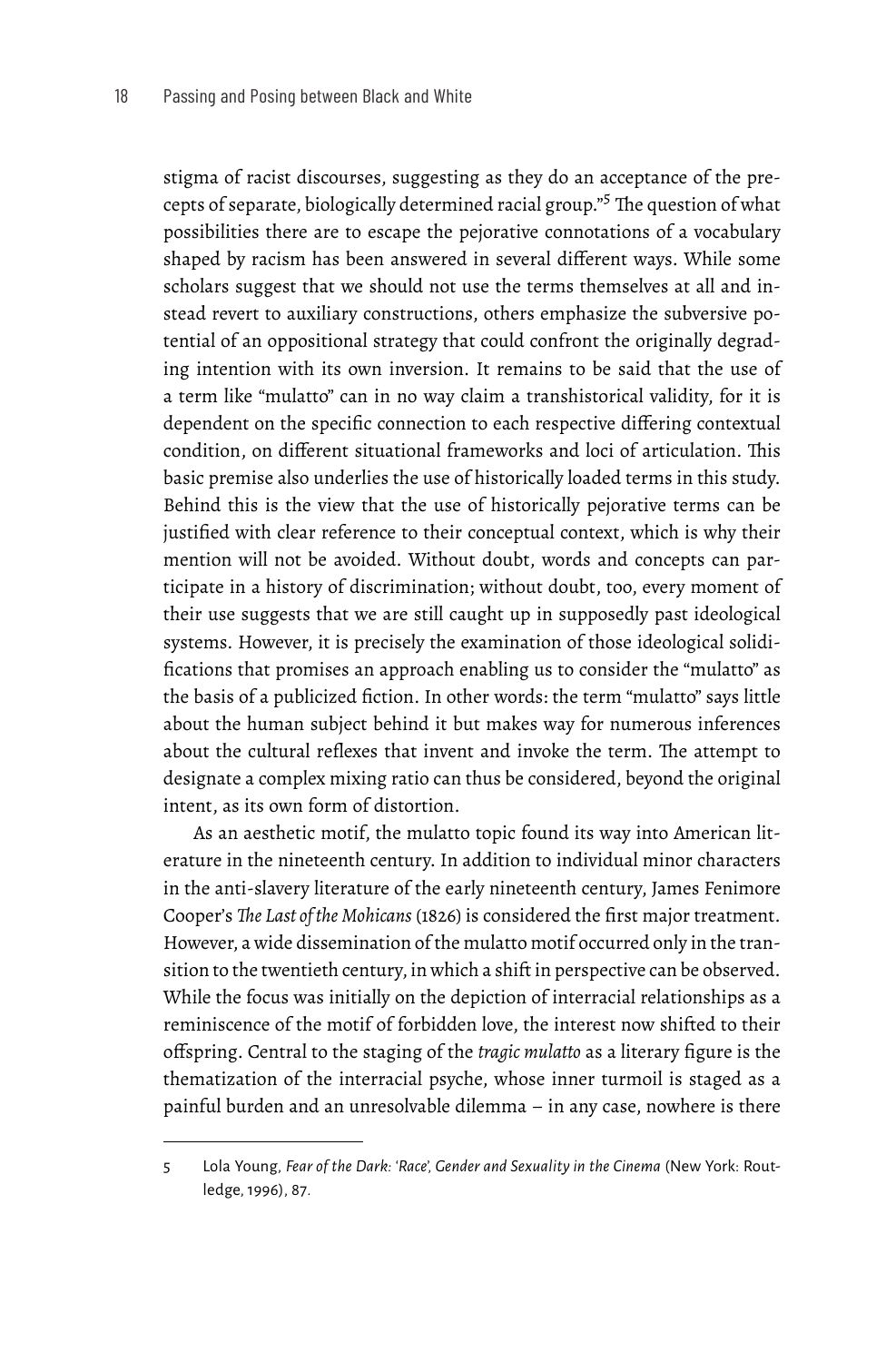a discussion of a liberating experience of blurring boundaries. The most important works of this phase, which reaches into the 1930s, are: Charles W. Chesnutt, *The House Behind the Cedars* (1900), James Weldon Johnson*, The Autobiography of an Ex-Colored Man* (1912), both of Nella Larsen's novels, *Quicksand* (1928) and *Passing* (1929), as well as Jessie Fauset, *Plum Bun: A Novel Without a Moral* (1929). One of the central issues in the literary tradition of the *tragic mulatto* is the topic of rival bloodlines. This nuance can be traced back to a regulation enforced during slavery: the so-called "one-drop rule." The rule states that according to law, every American with a single drop of "black blood" is counted as a "colored" person. The topos of fusing bloodlines saliently shows a linkage to the postulate of the purity of races as well as to the fear of contamination. There is also an apparent tendency toward hierarchization connected to such purism, insomuch that the descendants of black ancestors were categorized according to the degree of their blood admixtures. This was manifested in newly constructed terms like "quadroon" or "octoroon", with which persons with a quarter or an eighth of "black blood", respectively, were designated. It should be emphasized that the demand for differentiation and demarcation can be related not only to the dominance of the white ruling class but that the stigmatization of the "half-breed" was also widespread within the black community. As an effect of the desire for a regulation that creates order, evaluative categorizations broke ground interracially as well as intraracially. This process was propelled by the taxonomic efforts within scientific research, as well as in its attempts to physiologize the difference and thereby to provide scientific evidence for it – whereby also here, one can observe an early focus on the study of blood as the primary criterion of race. Against this background, the unification of the irreconcilable represented a transgression of the blackwhite boundary that was to be opposed, repelled and averted. Where it could no longer be prevented, its effects were regarded as a highly problematic constellation.

The "mulatto" as the embodiment of that constellation, thus, stands for the conflict par excellence: the undifferentiated in differentiation. The literary staging of the mulatto character is markedly oriented in this direction, as the term *tragic mulatto* already implies. The attribute "tragic" clearly expresses the dilemma of the hybrid because the mulatto's situation is tragic in relation to the struggle between two antagonistic forces, as well as with regard to the inevitability of the threat and the insolubility of the painful conflict awaiting him. Werner Sollors emphasizes "that the literature of American slavery, in that respect much like Greek tragedy, dwells on the paradox, the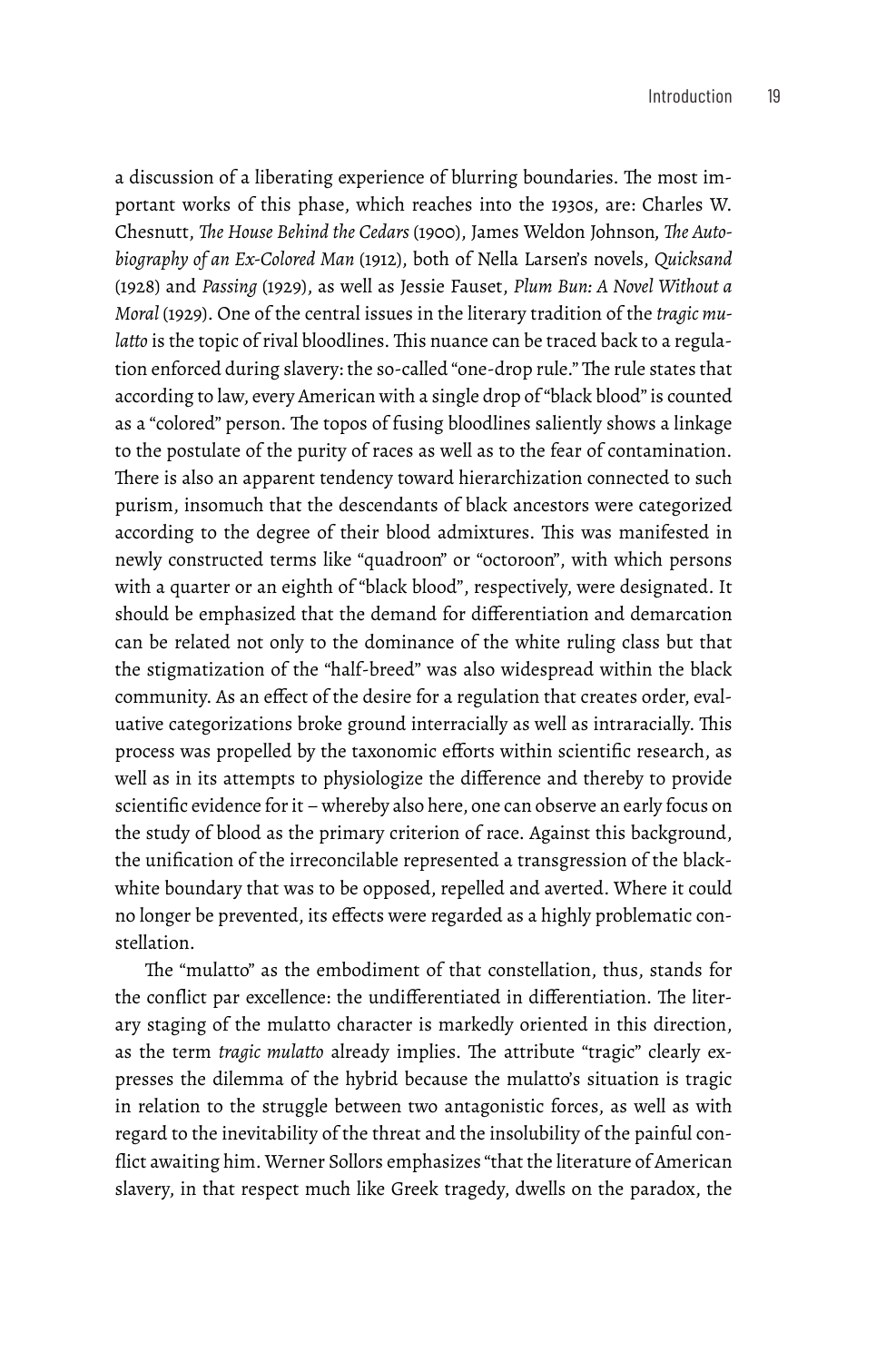oxymoron."[6](#page-13-0) It is precisely this form of contradictoriness, as an agonizing fate and inescapable experience of limitation, that the figure of the *tragic mulatto* externalizes.

According to Hortense J. Spillers, the mulatto topic appears to have dissipated by the end of the nineteenth century:

"In an inventory of American ideas, the thematic of the 'tragic mulatto/a' seems to disappear at the end of the nineteenth century. [...] It is as though both the dominant and dominated national interests eventually abandoned the vocation of naming, perceiving, and explaining to themselves the identity of this peculiar new-world invention."[7](#page-13-1)

Here Spillers is mistaken. The portrayal of mixed-race characters in no way comes to a halt at the end of the nineteenth century, on the contrary. On the one hand, it experienced continued use as a literary motif into the twentieth century (we may refer here to the aforementioned novels by Larsen and Fauset) and, on the other hand, it underwent a significant media-specific modulation. This is because the new medium of cinematography not only adopts the motif of the *tragic mulatto* well-known in and popularized by literature but shifts its aesthetic staging in another direction. What is crucial here – and this is where the concern of this study begins – is that the engagement with racial identity is closely bound to the visual processes of sight and recognition, as well as to its media conditions. Cinematography shifts the implications of racial themes from the discourse on blood, as an internalization, to the visualization of physiognomy, as an externalization. Just as well, the instability of racial classification is addressed in film as a threatening form of destabilization. Nonetheless, this fragility is established differently, that is, as the scrutiny of visual epistemology. The instability elicited by the shift in the boundaries of visibility manifests itself in a form of radicality that transcends the typical model of identity confusion. A hybrid whose race is not visually verifiable not only eludes categorization but also subverts the function of sight as a negotiation of power relations. In the context of a culture whose discursive tradition associates visual metaphors with man's access to knowledge and insight, what thwarts the discerning gaze must be negotiated as an imminent

<span id="page-13-1"></span><span id="page-13-0"></span><sup>6</sup> Sollors, *Neither Black Nor White,* 244.

<sup>7</sup> Hortense J. Spillers, "Notes on an alternative model – neither/nor," in *The Difference Within: Feminism and Critical Theory*, ed. Elizabeth A. Meese, 165-187 (Amsterdam: Benjamins, 1989), 165.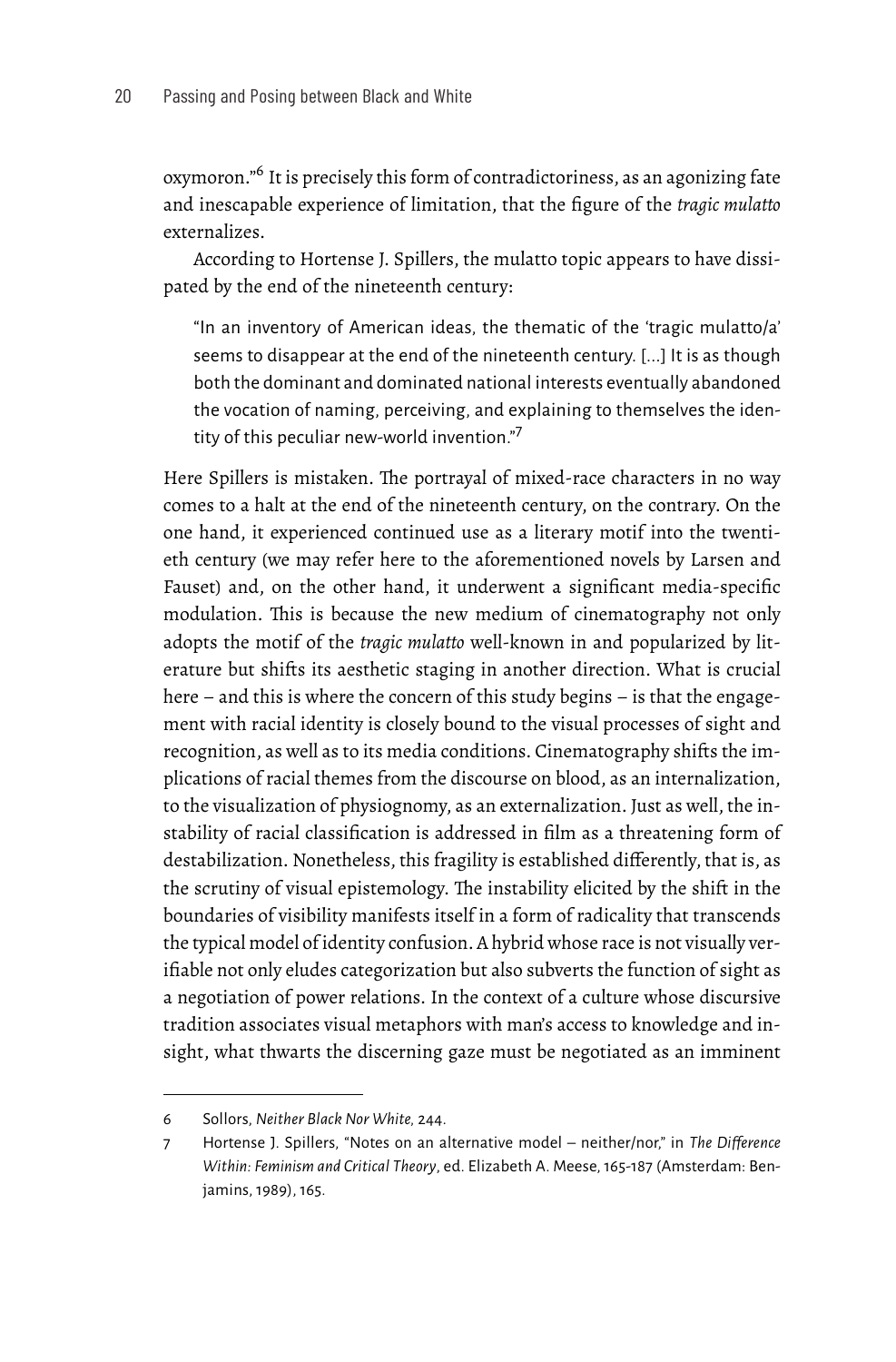threat. The visual terminology that is so consistently expressed in the Western cultural tradition, conveys the connotation of knowledge and insight as being connected to vision. The conception of identity can also be assigned to this grid of visually conditioned certification – and this is true particularly in relation to the question of racial identity. Claudia Benthien has pointed to the fact that "the differentiation of 'races' by means of skin color is a classification that radically relies on visuality and that establishes itself exclusively in the gaze."[8](#page-14-0) The unsettling potential of the mulatto, which makes modes of perception that seem to have become self-evident appear doubtful, can be placed in precisely this frame of reference. This is due to the fact that what is actually unrepresentable, the in-between of a mixing ratio that replaces the logic of either/or reasoning with a vague both/and, is presented to the gaze on the surface of the mulatto's body – but simultaneously escapes knowingwilling seeing and unambiguous identifications.

Here, the desire of the detective gaze, the wish for unobstructed access to the world and to knowledge, comes up against a barrier that resists what is actually to be brought to light. In this sense, the vague mixing ratio of the biracial figure can be described as perception's blind spot, as a form of crossing racial boundaries that also simultaneously represents the infiltration of established concepts of knowledge. In the tradition of Western discourse relying on visuality, the process of identification is closely connected to the localizing of the visible. The resistance of the visually elusive object correspondingly stands for an unbalanced relationship between sight and power that not only challenges the stability of conventional categorizations but also of perception per se. Nevertheless, the mulatto always remains a figure that is being looked at, that is not capable of escaping the detecting gaze. With regard to the cinematic representation of the mulatto, this applies in several ways, because here is where various constellations of sight converge. It must be kept in mind that visual positions, such as the investigating gazes of intradiegetic film characters, the recording gaze of the camera, and the interpreting gaze of the film audience, do not exist as single categories that can be easily separated from one another but rather form a mélange in which each specific relation, context, or even the perspective on a context can develop. This, in turn, calls attention to the moments of crossover that arise in the act of seeing, when the relation between Self and Other is expressed. For this

<span id="page-14-0"></span><sup>8</sup> Claudia Benthien, *Im Leibe wohnen: Literarische Imagologie und historische Anthropologie der Haut* (Berlin: Berlin Verlag, 1998), 169.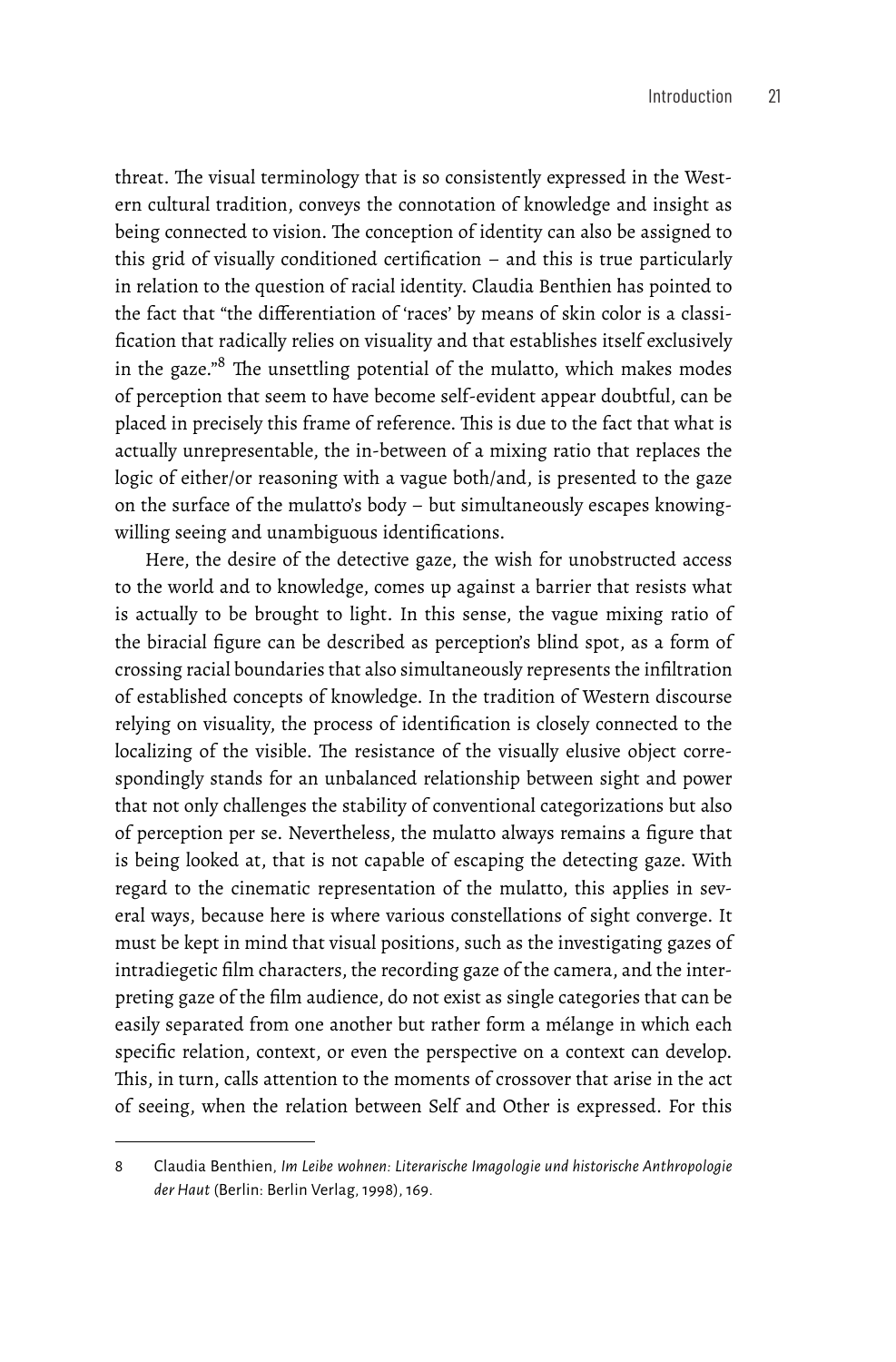reason, this study's point of departure does not primarily involve examining the history of the *tragic mulatto* motif but questions a crossing of boundaries that also translates to visual perception through and with racial transgression. The perception of the Other is thereby understood as a different way of perceiving: as a movement around an in-between, around an interval, around an unclassifiable nuance.

Since its inception, American cinema has grappled with the constellation of identity and difference in a certain way – that is, by reflecting on racial concepts that not only concern visual representation of the Other but also an interrogation of its own media conditions. The fact that American film concerns itself so extensively with the unbalanced relation between black and white is neither coincidental nor trivial to state – it has much more to do with negating boundaries that pertain to the medium itself. That the engagement with identity and difference in American cinema was closely tied to the question of race from its start is, for example, evident in the titles of Thomas Alva Edison's early short films such as Negro Dancers (USA 1895) or Dancing Darkey Boy (USA 1897). In subsequent years, the mulatto motif became a preferred element of staging and a popular subject, for example in In Slavery Days (Otis Turner, USA 1913) and The Octoroon (Sidney Olcott, USA 1913). In many respects, the ultimately groundbreaking success was that of David Wark Griffith's film The Birth of a Nation (USA 1915), which presents the problem of crossing boundaries as an essentially American phenomenon and clearly connects this constellation to racial difference. The question of the affinity between cinematic innovation and racial representation that emerges in Griffith's oeuvre marks the beginning of this study. Along with it, the following films are also examined: THE SYMBOL OF THE UNCONQUERED (Oscar Micheaux, USA 1920), Imitation of Life (Douglas Sirk, USA 1959), Shadows (John Cassavetes, USA 1959), BAMBOOZLED (Spike Lee, USA 2000) and THE Human Stain (Robert Benton, USA 2003).

Obviously, an analysis limited to six films cannot assert any comprehensive representation, which is why the criteria of choosing the films will be mentioned here. Based on the fact that cinema negotiates the phenomenon of racial border crossing in varying ways across different time periods and cultural settings, the point of reference for the present selection consists in the approach to address significant developmental tendencies not exhaustively but in the form of historical points of crystallization. These are reflected in the arrangement of the film examples into three phases. The first points to the early history of American film, the second to the cinematic modernism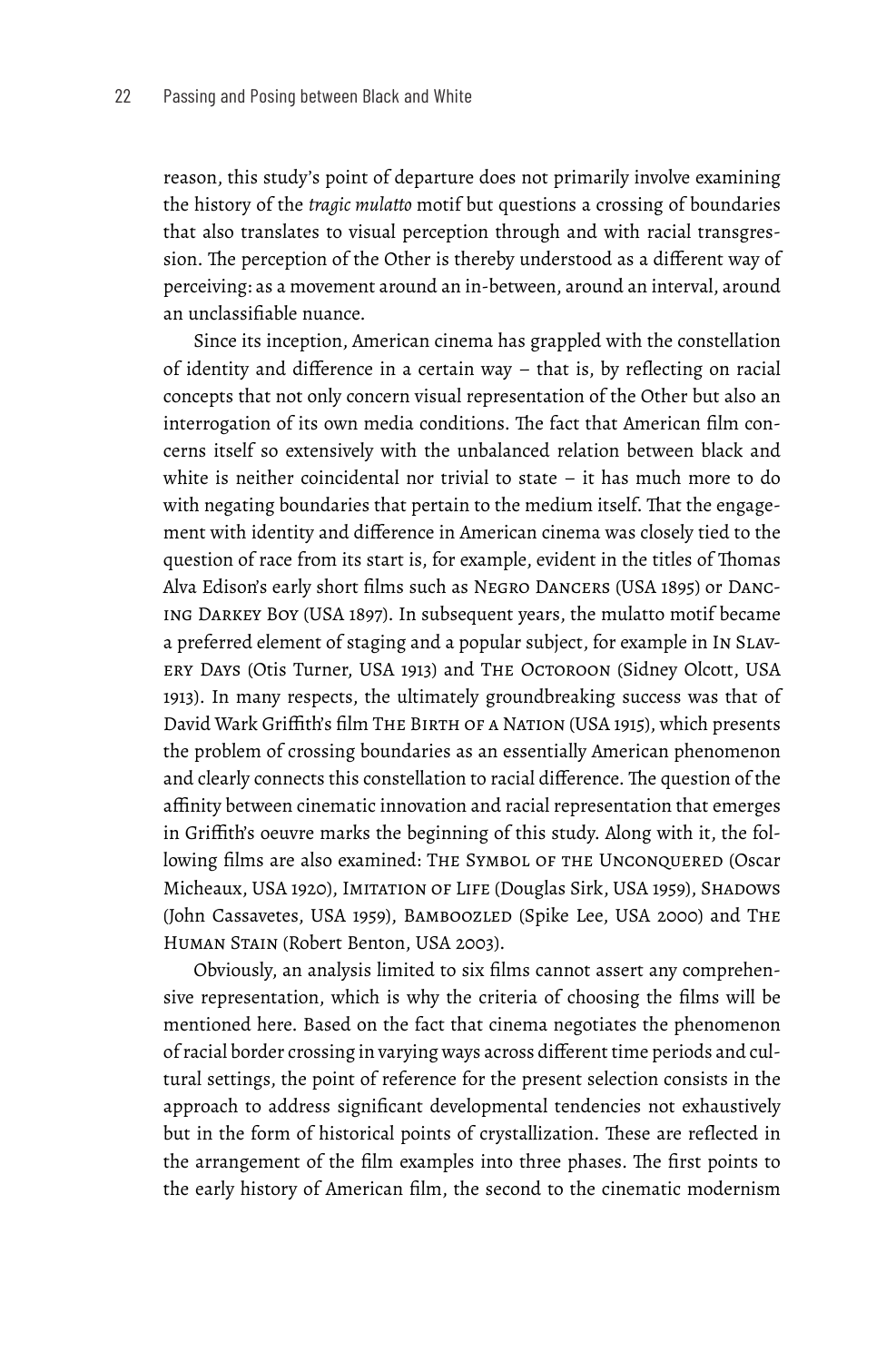of the late 1950s, and the third to the post-classical cinema of the turn of the millennium. Each section includes both Hollywood mainstream films and independent cinema productions in order to both show the range of variation in the topic and to open up a comparative space that allows for a broad spectrum of discussion. Additionally, it should be noted that two of the film directors, namely Oscar Micheaux and Spike Lee, are persons of color, while all the others are white. This reference seems appropriate; not only because all of the filmmakers work in a context that does not allow the question of racial identity to be considered an undecided one, but also because both Oscar Micheaux and Spike Lee designate and position themselves as Black artists. Both do this out of an oppositional understanding of Black cinema that tries to set a selfconfident alternative against the dominant white culture. Not least, the structural, institutional, and systemic challenges associated with the formation of Black cinema remain to be considered here as a context – which will be discussed in detail in the respective sections.

The selected films are each exemplary for certain aspects of the field of investigation that converge at a higher level in the question of the conditions and effects of racial boundary crossings in American film. The cinematographic medium is therefore conceived of as a sphere of negotiation of the positions of Self and Other, a sphere that always especially brings to light the moment of unsettledness associated with racial transgression when it engages with its own media specific boundaries. The confrontation of various terrains connected to the crossing of boundaries spans all areas of the medium of film. The encounter of the poles of black and white in the process forms a dichotomous structure of thinking and seeing that can neither be dissolved nor suspended but likely be shifted. Accordingly, the different elements of the discourse on crossing racial boundaries function as distinct qualities involved in a heterogeneous field of complexly linked categories.

Along with this, it should be noted that the realms of Self and Other are not conceivable as characteristics but only as relations: they have no meaning per se but, in a reciprocal relation, continuously produce new meanings. In the interplay of seeing and being seen, the relations between Self and Other are articulated as perpetually new negotiations. The challenge now is to understand and investigate that process – while always keeping boundaries in mind.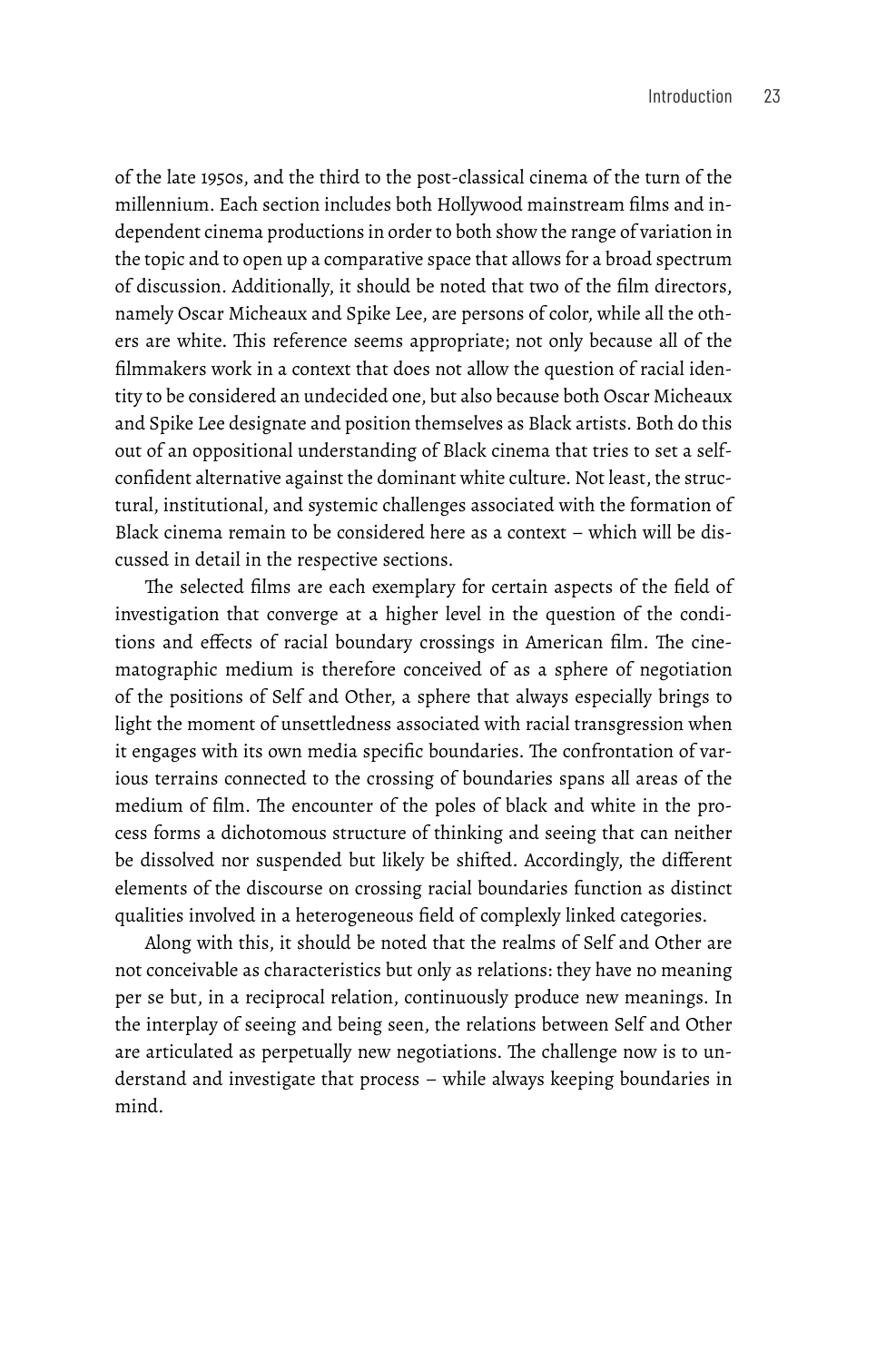## <span id="page-17-0"></span>**The Birth of a Nation (David Wark Griffith, USA 1915)**

David Wark Griffith's status as the leading cinematic artist of his time remains undisputed to this day. Among his historical accomplishments were the expansion of filmic grammar, such as the liberation of the camera from its previous predominantly static position, or the use of elaborate montages to strengthen a genuinely cinematic narration. D.W. Griffith set narrative standards and aided the breakthrough of the then still fledging art of film. One film that is regarded as a key work of film history and the cornerstone of Hollywood cinema stands out in particular: THE BIRTH OF A NATION (USA 1915). As early as in 1939, Lewis Jacobs wrote about this work: "It foreshadowed the best that was to come in cinema technique, earned for the screen its right to the status of art, and demonstrated with finality that the movie was one of the most potent social agencies in America."[1](#page-17-1)

Noticeably here, Jacobs does not only point to Griffith's pioneering work in cinematic aesthetics but also mentions a further component that is inextricably tied to the immense success of The Birth of a Nation: the assertion of cinema as a social institution. In fact, Griffith's film had already become a political issue during its development stages. After the premiere on February 8, 1915 in Los Angeles, there were nationwide protests from black civil rights activists. In particular, the National Association for the Advancement of Colored People (NAACP), founded in 1909, was outraged by the film's racist affront and organized boycotts and protests that resulted in calls for censorship and bans. THE BIRTH OF A NATION subsequently became the first Hollywood studio production that was shown in the White House. In order to not jeopardize the New York premiere on March 3, 1915, Thomas Dixon, whose play

<span id="page-17-1"></span><sup>1</sup> Lewis Jacobs, *The Rise of the American Film. A Critical History* (New York: Teacher's College Press, 1978 [1939]), 171.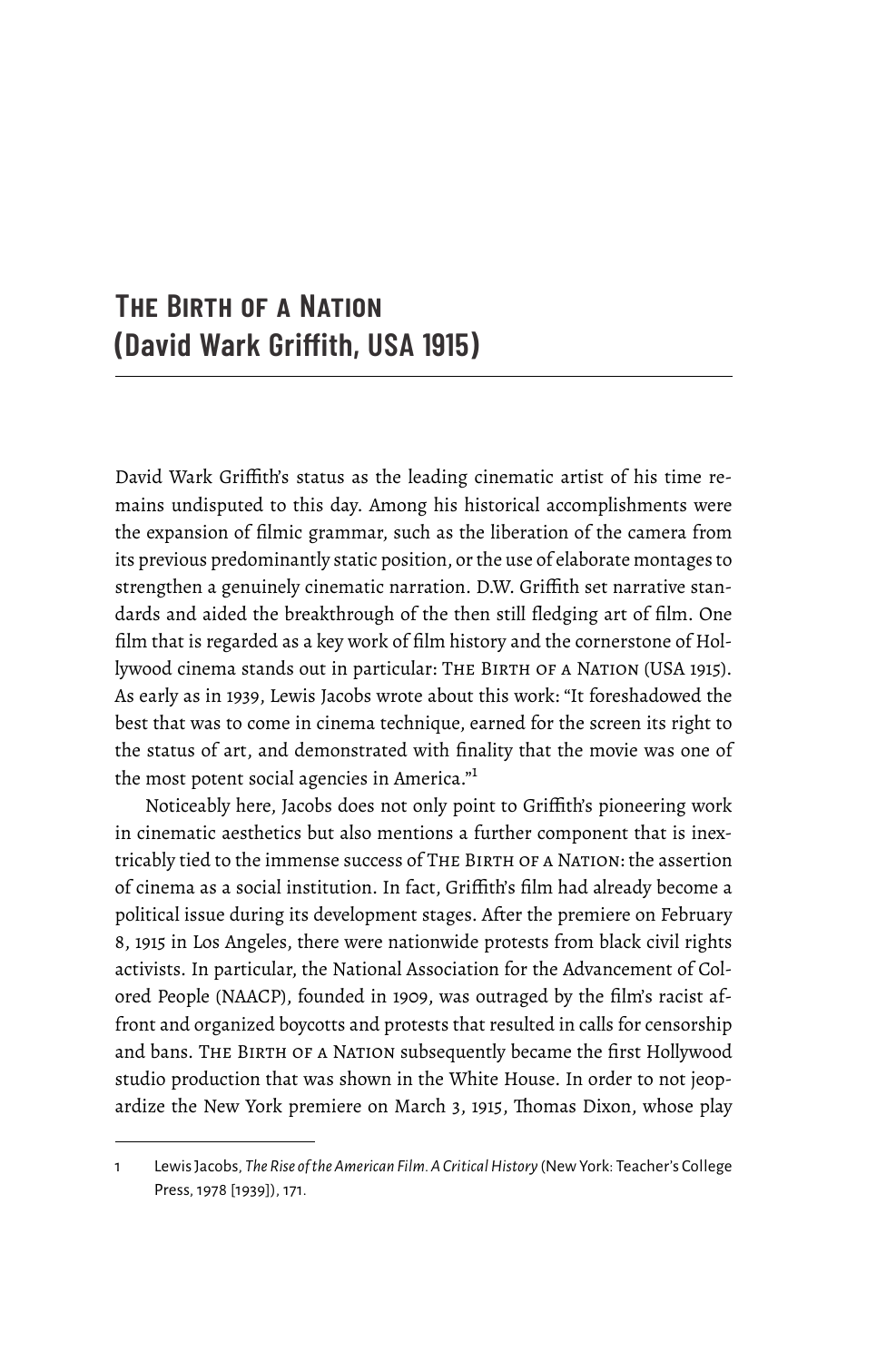*The Clansman*[2](#page-18-0) was the basis for the film, organized additional screenings for members of the Supreme Court to lobby for support. Due to the protection of President Woodrow Wilson, the film could finally be shown uncensored and on schedule at New York's Liberty Theater. Griffith's film soon became a hit: in the first eleven months, three million people saw the film, that was shown 6,266 times during this period.[3](#page-18-1)

The NAACP's protests as well as the president's intervention, however, were not the only political reactions that THE BIRTH OF A NATION elicited. Alongside regional premieres, the Ku Klux Klan, having been unmistakably glorified in the film, organized massive parades and ritual celebrations which were often accompanied by violent attacks.<sup>[4](#page-18-2)</sup> In the subsequent years, THE Birth of a Nation was used at Ku Klux Klan rallies as an effective recruit-ment tool.<sup>[5](#page-18-3)</sup> In the process, the film unfolded a potential for political impact that sustainably dynamized the racist activities of the Ku Klux Klan: "*Birth*'s romantic depiction and glorification of the Ku Klux Klan most certainly contributed to the public's tolerance of Klan criminality and its expansion to its greatest membership ever, about 5 million, by 1924."<sup>[6](#page-18-4)</sup> Although the NAACP's protests – in which many well-known intellectuals participated<sup>[7](#page-18-5)</sup> – were not able to hinder the film's extraordinary popularity and dissemination, their campaigns were not ineffective. As a reaction to the controversial discussions

<span id="page-18-0"></span><sup>2</sup> This was also the initial title for Griffith's film, based on Dixon's commercially successful play from 1905 that developed as an adaptation of the two historical novels *The Leopard's Spots: A Romance of the White Man's Burden 1865-1900* (1902) and *The Clansman: A Historical Romance of the Ku Klux Klan* (1905).

<span id="page-18-1"></span><sup>3</sup> See Edward D. C. Campbell, Jr. *The Celluloid South* (Knoxville, TN: University of Tennessee Press, 1981), 59.

<span id="page-18-2"></span><sup>4</sup> See Maxim Simcovitch, "The Impact of Griffith's *Birth of a Nation* on the Modern Ku Klux Klan," in *Celluloid Power: Social Film Criticism from* The Birth of a Nation *to* Judgement at Nuremberg, ed. David Platt (Metuchen, NJ: Scarecrow Press, 1992): 72-82.

<span id="page-18-3"></span><sup>5</sup> See Linda Williams, *Playing the Race Card: Melodramas of Black and White from Uncle Tom to O. J. Simpson* (Princeton: Princeton University Press, 2001), 128.

<span id="page-18-4"></span><sup>6</sup> Ed Guerrero, *Framing Blackness: The African American Image in Film*(Philadelphia: Temple University Press, 1993), 13.

<span id="page-18-5"></span><sup>7</sup> Among them were, for example, W.E.B. Du Bois and Booker T. Washington. On the black community's reaction to the film and the numerous political protests, cf. at length Thomas R. Cripps, "The Making of *The Birth of a Race*: The Emerging Politics of Identity in Silent Movies," in *The Birth of Whiteness: Race and the Emergence of US Cinema*, ed. Daniel Bernardi (New Brunswick, NJ: Rutgers University Press, 1996), 38-55.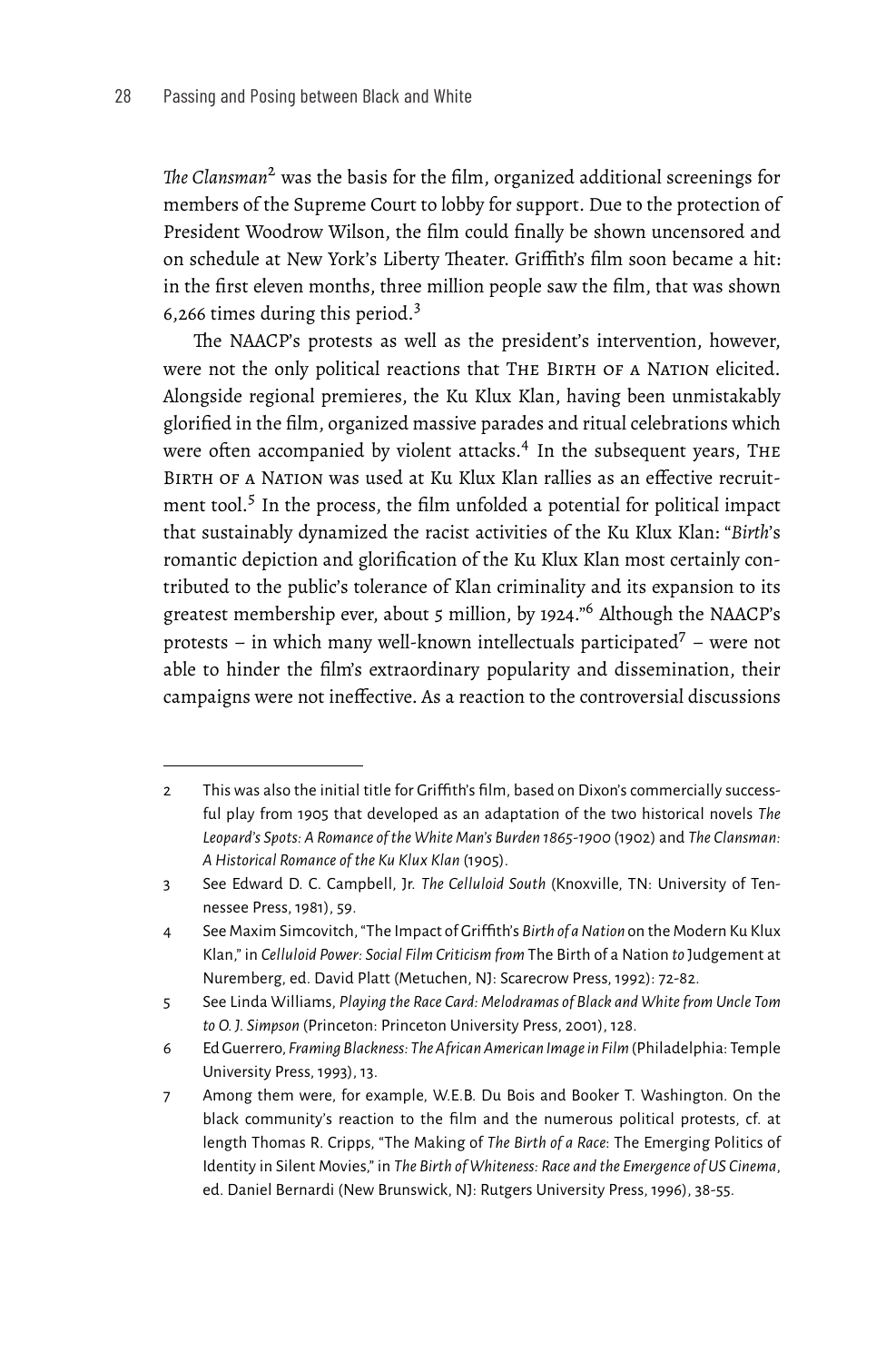surrounding it, the epic film was ultimately shortened by a few sequences, $8$ and President Wilson belatedly withdrew his support of the film.

THE BIRTH OF A NATION's immense public influence illustrates not only to what extent cinema had established itself as a mass medium but also points to the power of political interference that the new technology possessed. President Woodrow Wilson's famous, albeit apocryphal, exclamation after viewing THE BIRTH OF A NATION is one of the most often cited reactions to Griffith's film: "It's like writing history with lightning!"<sup>[9](#page-19-1)</sup> Technical innovation was not the only sensational aspect about Griffith's opus; so, too, was its claim to accurately present American history on the big screen. Thus, contemporary critics were fascinated by the film's historical content, which was often lauded as the first authentic portrayal of historical events. The emotional dynamics of the cinematographic staging of history are particularly observable in a film review of the *Atlanta Journal* in 1915: "Not as a motion picture, nor a play, nor a book does it come to you; but as the soul and spirit and flesh of the heart of your country's history, ripped from the past and brought quivering with all human emotions before your eyes."[10](#page-19-2)

One vital element of Griffith's portrayal of history is the repeated use of historical facsimiles that function as a filmic strategy to prove authenticity.<sup>[11](#page-19-3)</sup> However, it should not be forgotten that Griffith closely interweaves the depiction of the American Civil War with melodramatic genre formulas. The BIRTH OF A NATION is not just concerned with the most accurate presentation of historical events possible, even if that is the claim of the film itself. Rather, what is pivotal for the film's effectiveness is the fact that the historical

<span id="page-19-0"></span><sup>8</sup> According to Fred Silva, the cut scenes made up 558 feet of film material, in which, among other things, a letter from Lincoln is presented in which he casts doubt on racial equality and suggests the deportation of blacks to Africa as a solution to racial conflict. See Fred Silva, *Focus on The Birth of a Nation* (Englewood Cliffs, NJ: Prentice-Hall, 1971).

<span id="page-19-1"></span><sup>9</sup> Several film historians indicate the anecdotal character of this remark, for which there is no source to this day. According to Kevin Brownlow's documentary D. W. Griffith, Father of Film (1992), after the film viewing, President Wilson supposedly said: "I congratulate you on an excellent production."

<span id="page-19-2"></span><sup>10</sup> Reprinted in: Robert Lang (Ed.): *The Birth of a Nation: D. W. Griffith, Director* (New Brunswick, NJ: Rutgers University Press, 1994), 179.

<span id="page-19-3"></span><sup>11</sup> These facsimiles are made up of, for example, extensive passages from Woodrow Wilson's three-volume history of America that are added to the intertitles, or of references to source material that provided Griffith with inspiration for the film's backdrops, e.g. Matthew Brady's Civil War photographs.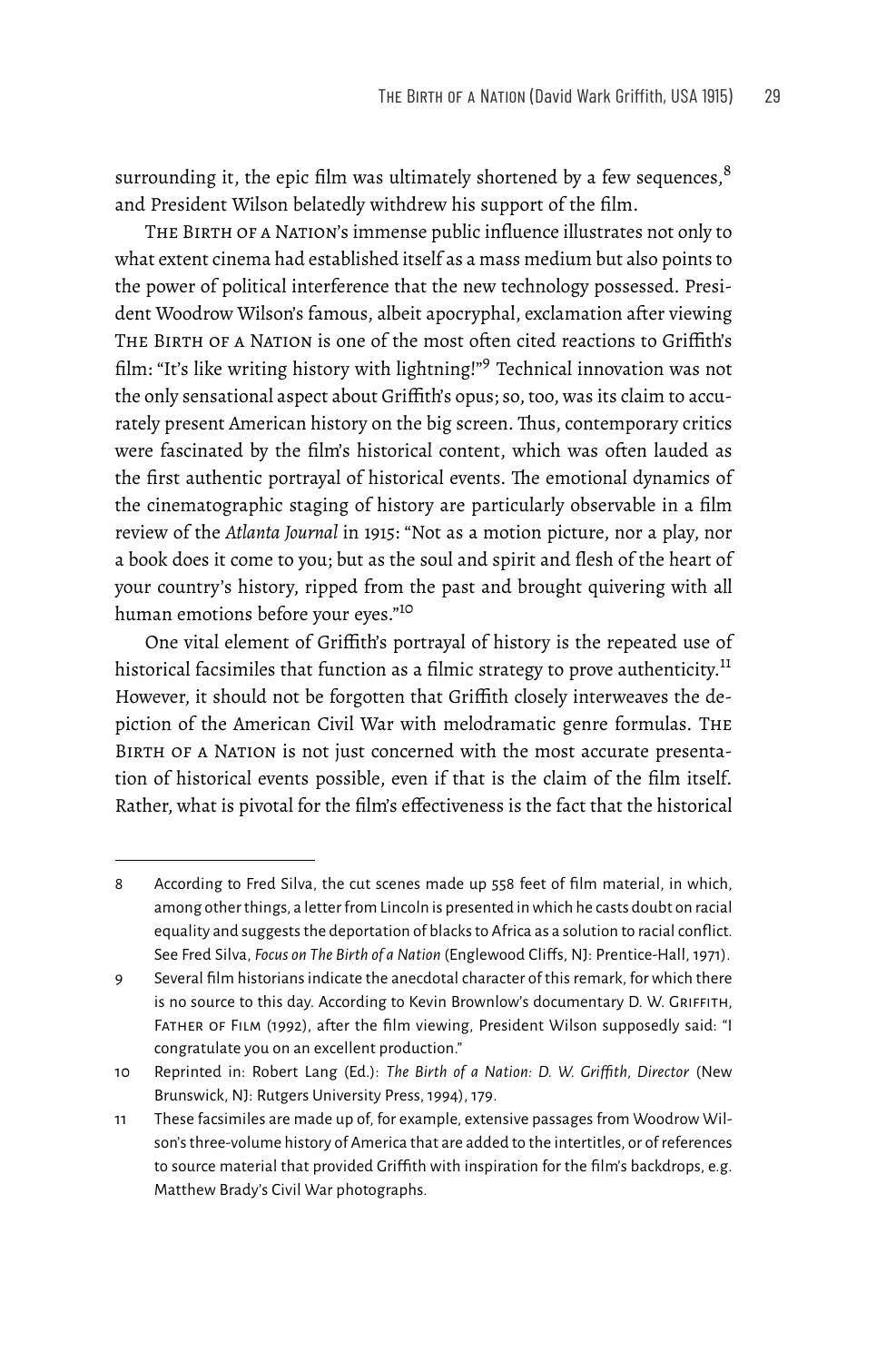material's complexity is applied to a narrative level that operates on previously established genre conventions, such as the construction of a strict good/bad schema. This becomes obvious right at the beginning of the film. The first frame is announced by the following title: "The bringing of the African to America planted the first seed of disunion." Already the apologetic formulation is striking: neither abduction nor slavery is mentioned. Instead, the quasi-neutral verb "bring" is chosen to describe the abductions. The tendency to falsify history appears as early as within the first few minutes of the film. Griffith shifts the threat to the union of the young nation from the brutality of exploitation to the alleged danger of an ethnic group: the sole presence of the Other, not slavery with its devastating effects, is blamed for America's nationwide dilemma.

A further accentuation is introduced as early as the very beginning of the film: the translation of a Christian eschatology into national terms. The narrative rhythm of THE BIRTH OF A NATION has a circular structure, in the course of which a paradise is created, destroyed, and reconstructed. The idyll of the paradisiac Garden of Eden is first presented by the Southern Cameron family's idealized living environment. In the process, Griffith arranges the oppositional juxtaposition of blacks and whites at the level of mise-en-scène in such a way that he contrasts a slave's shaky wheelbarrow with the plantation owner's stately carriage. However, this dichotomy is staged not as a way to aggressively pit the characters against one another but as their harmonious coexistence. This is mainly due to the fact that black characters are presented exclusively as peaceful, happy people who lead a contented life under the supervision and care of the plantation owner. This impression is bolstered by the fact that Griffith conspicuously often places cute animals such as puppies, kittens, and small birds in the shots, which function as visual equivalents for the slaves. Just as with pets, it seems that the slaves are also domesticated savages who, after a successful taming, remain loyal to their master. And just like the animals romping around, the alleged primitiveness of the slaves is choreographed by their song and dance, which is indulgently applauded by the plantation owner's smiling family.

While the encoding of racist subordination in the Southern states suggests the harmony of a paradise, the threat to such an idyll is embodied by the representation of the Northern Stoneman family.Their family structure itself contrasts with the idealized Cameron family because the Stonemans are a fragmented family unit. Instead of both parents, the father alone, Representative Austin Stoneman, is presented as the head of the family. The Stonemans'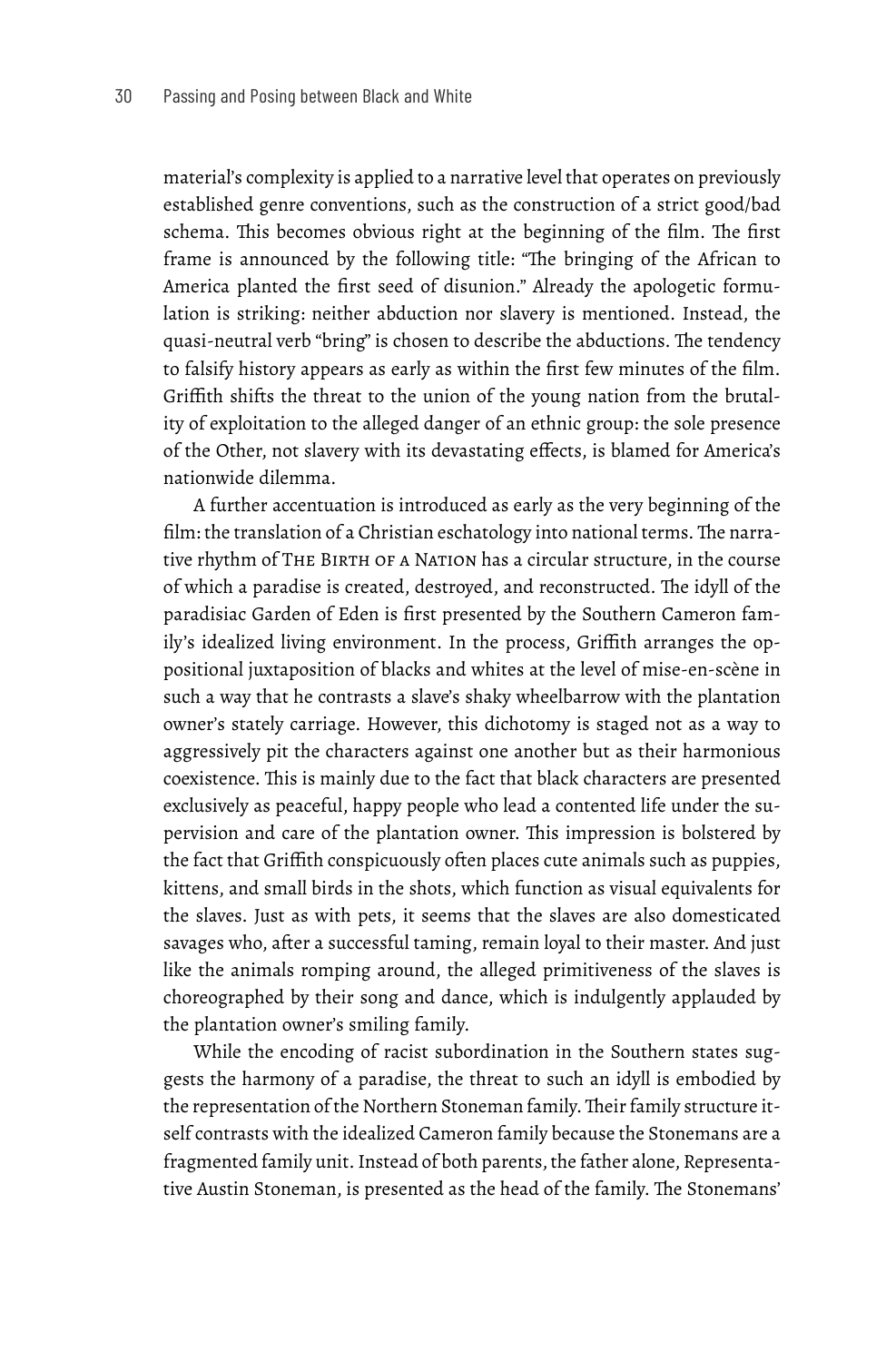servants are also juxtaposed with the idyll of the Southern states: instead of submissive, servile slaves, their servants do not behave peacefully and obediently but rebel against and defy the orders of their masters. This is particularly evident in their body language. With the Camerons, singing slaves cheerfully carry on their work in the cotton fields and interact with the plantation owner exclusively in a bent down posture and with multiple bows. Contrarily, the Stonemans' housekeeper, Lydia Brown, has an entirely different physical dynamic. While Representative Stoneman is consulting with Senate leader Charles Sumner, Lydia struts to and fro in the adjoining room, offers her hand to an imaginary subject for a kiss, and eventually throws her handkerchief to another maid along with a snide gesticulation. Furthermore, and this is crucial, in contrast to the Camerons' anonymous slaves, Lydia is announced in the intertitle with her surname "Brown," which serves as a reference to her mixed-race ancestry. The first visual presentation of the housekeeper solidifies this impression because her skin color appears quite light when compared to the Camerons' dark-complected slaves. Finally, a further reference cements this depiction: the next intertitle explicitly describes Lydia as mulatta.

With this, the chief specter of Griffithian racial ideology is expressed. The suspension of racial unambiguity, the diffusion of bipolar grids functions as a metaphor for menace. The resulting danger lies primarily in the suspension of established classification mechanisms. The mulatto/a thus occupies a position opposed to the dominant discourse: he/she refuses to be affixed at racial poles and, as a result, to be affixed to the hierarchical classification system. In the figure of Lydia Brown, this potential threat reveals itself through misguided ambitions as well as through a malicious maneuver of deception. After Senate leader Sumner has reprimanded the housekeeper for her lack of respect and left Stoneman's house, she glares at him with a face full of hatred and, filled with contempt, spits in his direction. The following sequence is full of hysterical movements: Lydia tugs at her clothes, throws herself on the floor, rips open her blouse, and tilts her head back crying. This behavior has often been interpreted as erotic behavior intended to seduce Stoneman.<sup>[12](#page-21-0)</sup> Griffith's alternating editing, however, suggests a different message. Lydia's actions are alternately combined with shots that present Stoneman studying acts of Congress in his library. This form of visual juxtaposition shows that

<span id="page-21-0"></span><sup>12</sup> See for example Cripps, who characterizes Lydia's behavior as an "erotic gesture". Thomas R. Cripps, *Slow Fade to Black: The Negro in American Film, 1900-1942* (New York: Oxford University Press, 1997), 47.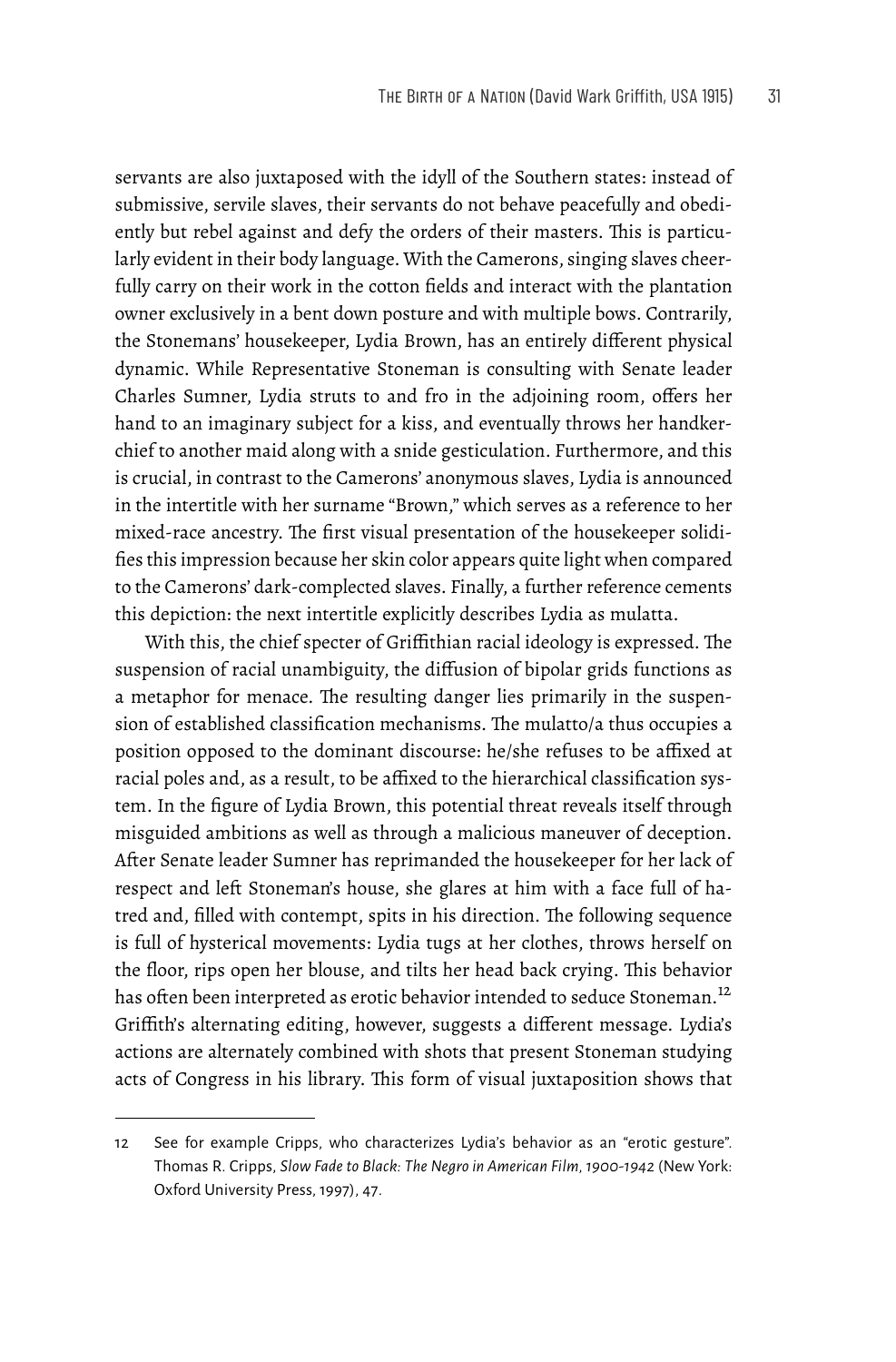Stoneman acts not as the spectator of an erotic spectacle but that Lydia's performance takes place outside his field of vision. One shot, which shows Lydia's triumphant smile in a close-up, visually foreshadows a calculated strategy of deception. Stoneman leaves the library and notices the housekeeper hunched over at the edge of the frame. In a flash, her facial expression changes from a smile of superiority to pitiful crying, whose effect is not lost on Stoneman. Concerned, he asks her what is wrong, whereby her body language seems to re-narrate a sexual assault by Sumner: the repeated pointing to the door as well as the imitative grabbing at her breasts are clear indications of this. And Stoneman's reaction suggests, in fact, a rather sympathetic understanding for her than his own sexual interest in her. Consoling her, he puts his arm around her and tries to cover up her bare shoulders with the torn blouse. The effect of this incident, which presents Lydia as an unscrupulous trickster and Stoneman as a naïve victim of her intrigue, is commented on by an intertitle: "The great leader's weakness that is to blight a nation." The intertitle hints at a political dimension that not only connotes a foreshadowing of events to come but also confirms the potential threat of the deceptive mulatta who negates authority.

This scenario of a threat is condensed, expanded, and ramped up in the second part of the film through the depiction of the mixed-race character Silas Lynch. Here, the dangerous threat of the mulatto does not solely result from the annexation of white privileges but, above all, is sexually determined. At the narrative level, the mulatto, as a half-breed, acts as a sign of the confusion that comes about through a threatening mixing of the races. In the second half of The Birth of a Nation, this theme intensifies when the mulatto, who as a sexual aggressor threatens to destroy the assumed purity of the white race, is presented as a potential rapist of white women. With this thematic accentuation, Griffith draws on a long tradition of hypersexualization of black masculinity:

"The 'primitive' had long been associated with uninhibited sexuality and promiscuity and belief in these alleged characteristics combined with fears about interracial mixing and served to make the major cause of anxiety about black people a sexual one. […] Expressions of fears for the future purity and superiority of the white 'race' relating to 'miscegenation' and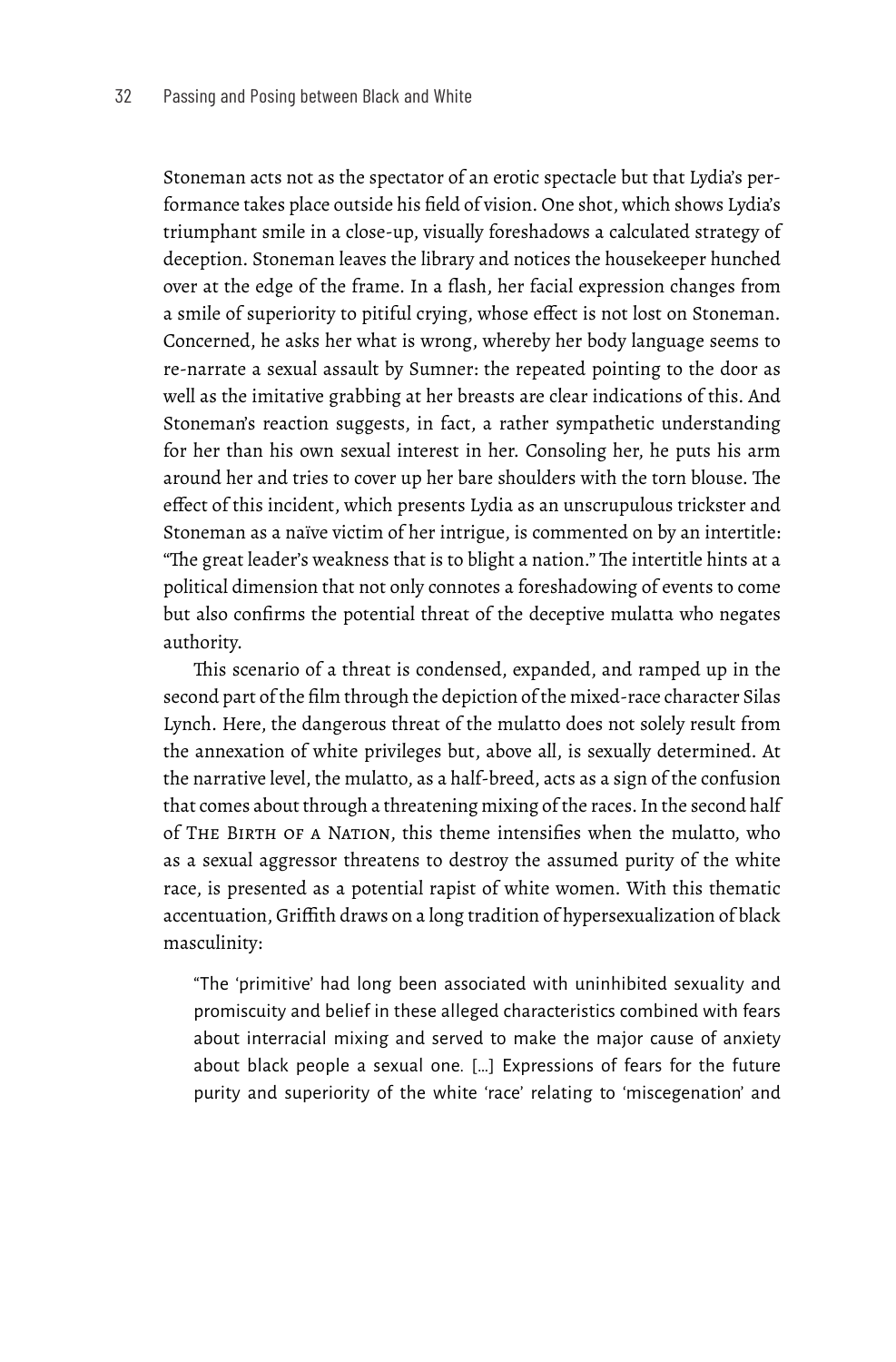'race-mixing' were bound to the notion that blood varies from 'race' to 'race' and that the mixing of those bloods is undesirable."<sup>[13](#page-23-0)</sup>

Griffith nevertheless undertakes an important transformation. He stages the sexual threat to white women not in the form of the conventional black-white opposition but projects the figure of the potential rapist onto Silas Lynch, who, as a mulatto, is already a living symbol of a mixed-race union.<sup>[14](#page-23-1)</sup> Even the character's introduction by means of the explanatory intertitle is striking: "Stoneman's protege, Silas Lynch, mulatto and leader of the blacks." Above all, the order of characterization is revealing, since it primarily emphasizes Lynch's racial identity before his function as political leader is mentioned. Furthermore, the use of a "telling name" is noteworthy. It gives Silas Lynch a similarly symbolic surname, like Lydia Brown in the first part of the film, and already mentions the adequate form of punishment before the culprit is first presented onscreen. In order to even more clearly emphasize the potential threat of the hybrid and to continue the established portrait of the mulatto character from part one, Griffith creates a further structural connection via mise-en-scène. In his first appearance at the Stonemans' house, Silas Lynch appears in a shot that shows him together with the housekeeper, Lydia Brown.

<span id="page-23-0"></span><sup>13</sup> Young, *Fear of the Dark,* 48.

<span id="page-23-1"></span><sup>14</sup> This modification is notable, since it represents a significant deviation from Dixon's novel, in which the freed slaves' political leader is described as a "big buck nigger." Cf. Cripps, *Slow Fade to Black*, 46.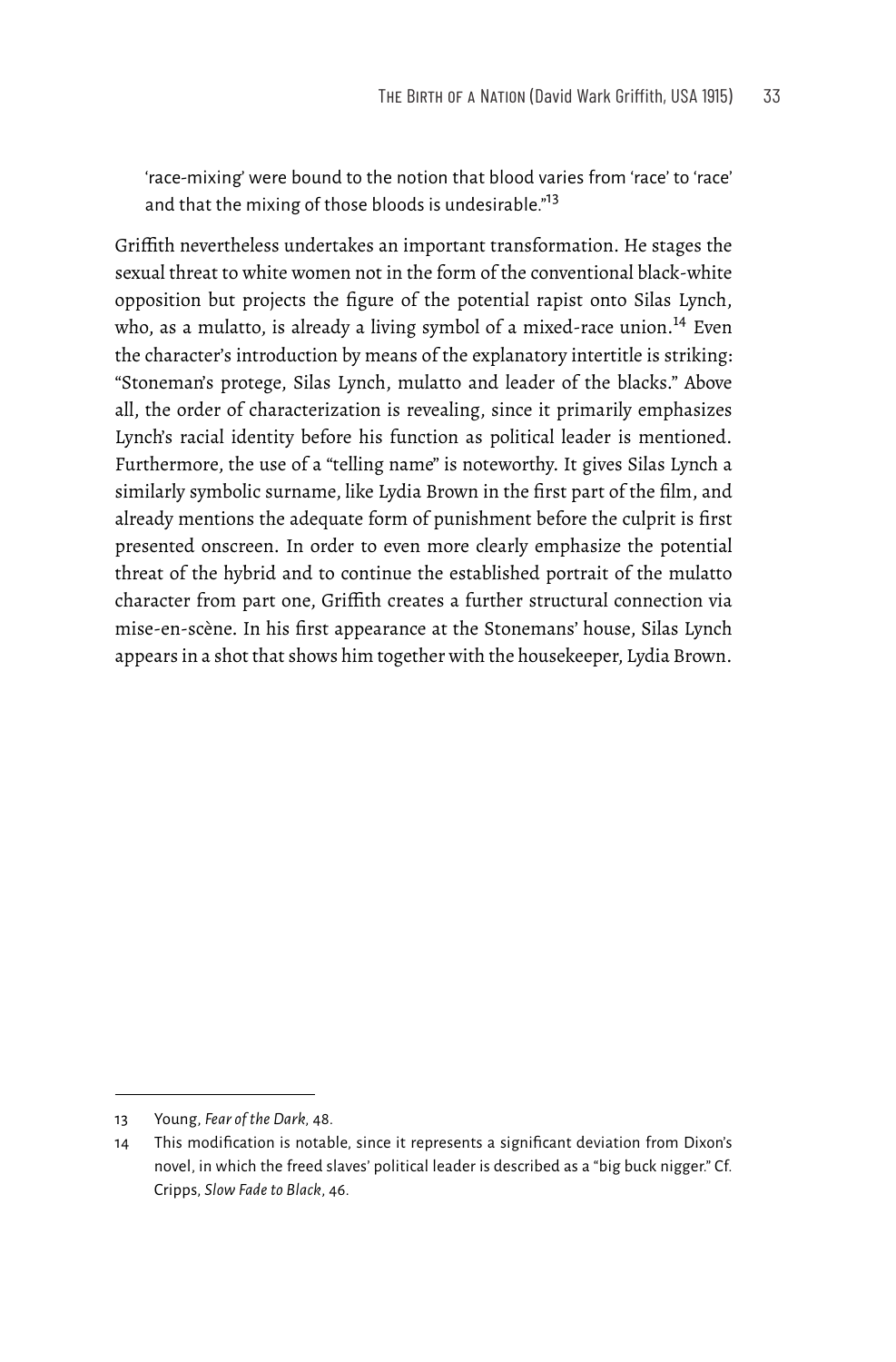

*Figure 1: Silas Lynch and Lydia Brown*

Both figures parallel each other not only in their racial identity but in their demonic grinning as well.<sup>[15](#page-24-0)</sup> This form of visual positioning produces a context of association that effectively stages the supposed affinity between racial hybridity and sexual manipulation.

To intensify this basic ideological message, Griffith follows it with a sequence that is loaded with melodramatic genre formulas: the pursuit of the youngest Cameron sister by the freedman and soldier, Gus. Mary Ann Doane emphasizes how closely the cinematic staging mechanisms of melodrama are connected to sexual issues:

"In the cinema, melodrama is a particularly crucial site for the elaboration of sexual questions and dilemmas. Indeed, melodrama has been consistently defined as the cinematic mode in which social anxieties or conflicts are represented as sexual anxieties or conflicts. […] Griffith's projection of the melo-

<span id="page-24-0"></span><sup>15</sup> Here there is another deviation from the source material. Although both characters derive from Dixon, they never appear in the same work together: the "mulatto housekeeper" character is taken from the novel *The Leopard's Spots*, the "leader of the blacks" appears in the play *The Clansman.* The combination of both characters, as well as the emphasis of their character congruence, can therefore be traced back to Griffith. See Williams, *Playing the Race Card,* 330, note 23.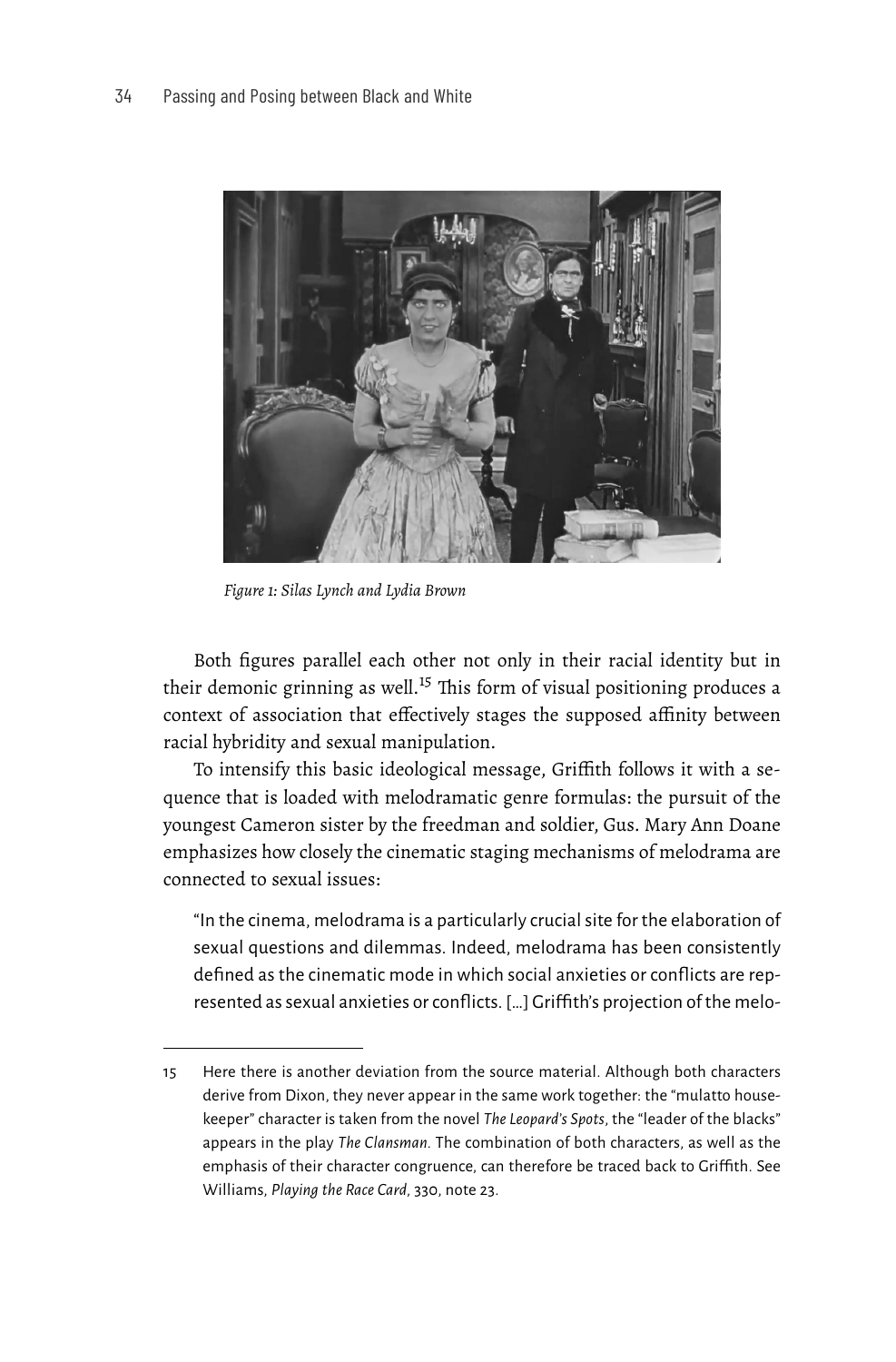dramatic mode onto that of historical spectacle intensifies the articulation of sexual and racial anxieties."[16](#page-25-0)

This principle is already evident in the first encounter between Gus and Flora, which Griffith stages as an oppositional confrontation. The sexual danger emanating from Gus is emphasized above all through the appropriation of the voyeuristic gaze by a black person. Whereas Flora appears as the personification of white, youthful innocence in shots that show her carelessly playing around and laughing in the garden at her parents' house, the cross-cut presents a Gus lying in wait, hiding behind a fence so he can observe Flora undisturbed. His bent posture as well as his lecherous facial expression function as indications of a sexually charged motivation, presenting the white girl as a passive object of the gaze and helpless victim, and the black man, contrarily, as an active holder of the gaze and potential rapist.

This situation comes to a head when Flora, against her brother's advice, decides to go for a walk alone in the woods. The setting for the subsequent chase is carefully chosen, since the choice of location already reveals different levels of association that lead to a condensation of Griffith's intended effect. Already here, the name of the youngest Cameron daughter – Flora – implies imagery from nature that acts as an allegory of her virginity and innocence. Furthermore, as a foreshadowing, her name indicates the threat to which she will be exposed later on in the film: defloration.<sup>[17](#page-25-1)</sup> The aesthetic connection to the natural scenery presented in the first part, which forms the background for the depiction of the paradisiacal southern idyll of the Southern States, is also noteworthy. Particularly striking in this context is the transformation of the animal metaphor: the quasi-tamed, pet-like slaves of the first part are contrasted with the aggression potential of the liberated, predator-like slaves of

<span id="page-25-0"></span><sup>16</sup> Mary Ann Doane, *Femmes Fatales: Feminism, Film Theory, Psychoanalysis*. New York: Routledge, 1991, 227.

<span id="page-25-1"></span><sup>17</sup> The motif of a flower as a sign of untouched femininity is a common topos whose implications D.W. Griffith focused on a few years later in another work. Broken Blossoms, (D.W. Griffith, USA 1919) also concerns a girlish character whose defloration is already alluded to in the title. Brigitte Peucker remarks on the consistent use of the melodramatic scenario of threatened femininity: "Time and again, the twists and turns in Griffith's narrative exist in order to place the woman in the position of greatest danger: faced with many variants on the 'fate worse than death' – with rape, with defloration, and even simply with the abstract threat to her purity – she chooses death." Brigitte Peucker, *Incorporating Images. Film and the Rival Arts* (Princeton: Princeton University Press, 1995), 58.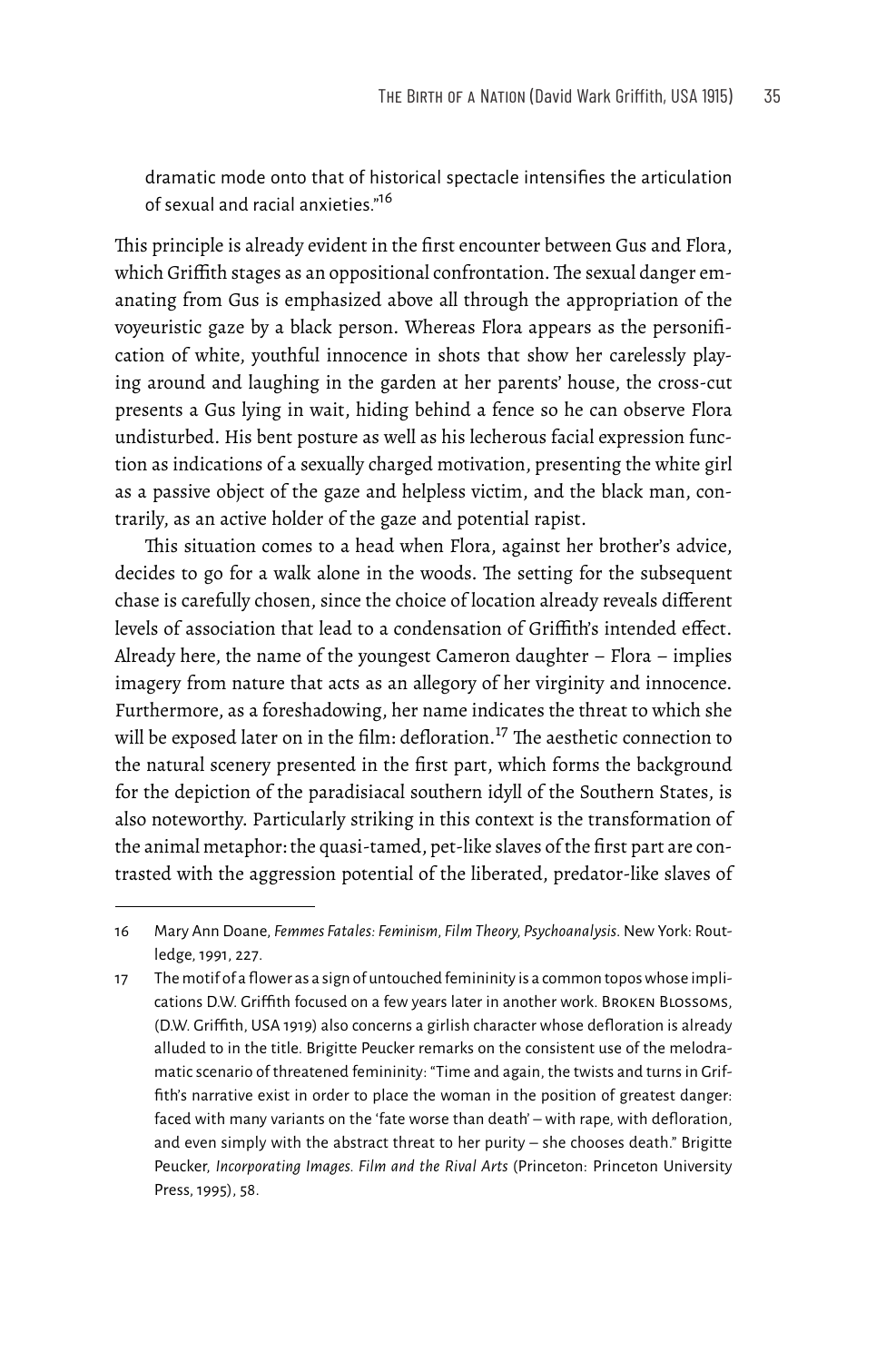the second part. The most important signifier for the association with animals is the physique. The unbuttoned shirt reveals Gus's muscular upper body; additionally, his corporeality is emphasized by his tight pants that are only held up around his waist by a cord. This conspicuous staging of the male black body stands in stark contrast to the previously presented claim of political participation, as Linda Williams stresses: "Its peculiar logic was to exaggerate the very quality of masculinity that granted black men the vote. Excessive, hypermasculine corporeality disqualified him to the status of beast."<sup>[18](#page-26-0)</sup>

The sexually motivated threat to the helpless white girl presented by the animal-like attacker, Gus, is subsequently visualized by a chase sequence that shows a revolutionary development in standards of film technology and aesthetics. Lorenz Engell points out:

"Before Griffith, sequences like this were still being shown in one single shot, in which the interval of time between the two parties was portrayed in real time. Before the pursuers appeared in the picture, those being pursued had already left it, so that for a moment it was left 'empty.' Griffith avoids such empty shots; he methodizes the discovery that a movement does not have to be shown from beginning to end but that viewers can complete it in their heads. This enables a tremendous increase in the density and speed of both movement and action."[19](#page-26-1)

This principle is augmented still by the movement-intensive, rapid alternation of shot sizes, such as close-ups, medium close-ups, mid-shots, medium long shots, and long shots, whereby the juxtaposition of already extremely fastmoving shots further accelerates the tempo. With this elaborate composition technique, Griffith reaches an exact equilibrium of the inner movement dynamics and the dramaturgical structure, which causes a tremendous increase in tension. The sequence's climax consists of a shot that presents the preliminary endpoint of the chase. A montage combines close-ups of Flora's anxious face with shots in which Gus, like an ape, climbs up the rocks and approaches the girl further and further.

Backed into a corner, the persecuted girl seems to have no other way out than a deadly leap into the depths. The shot that shows Flora's lifeless body at

<span id="page-26-0"></span><sup>18</sup> Williams, *Playing the Race Card,* 104.

<span id="page-26-1"></span><sup>19</sup> Lorenz Engell, *Sinn und Industrie: Einführung in die Filmgeschichte* (Frankfurt am Main: Campus Verlag, 1992), 80-81.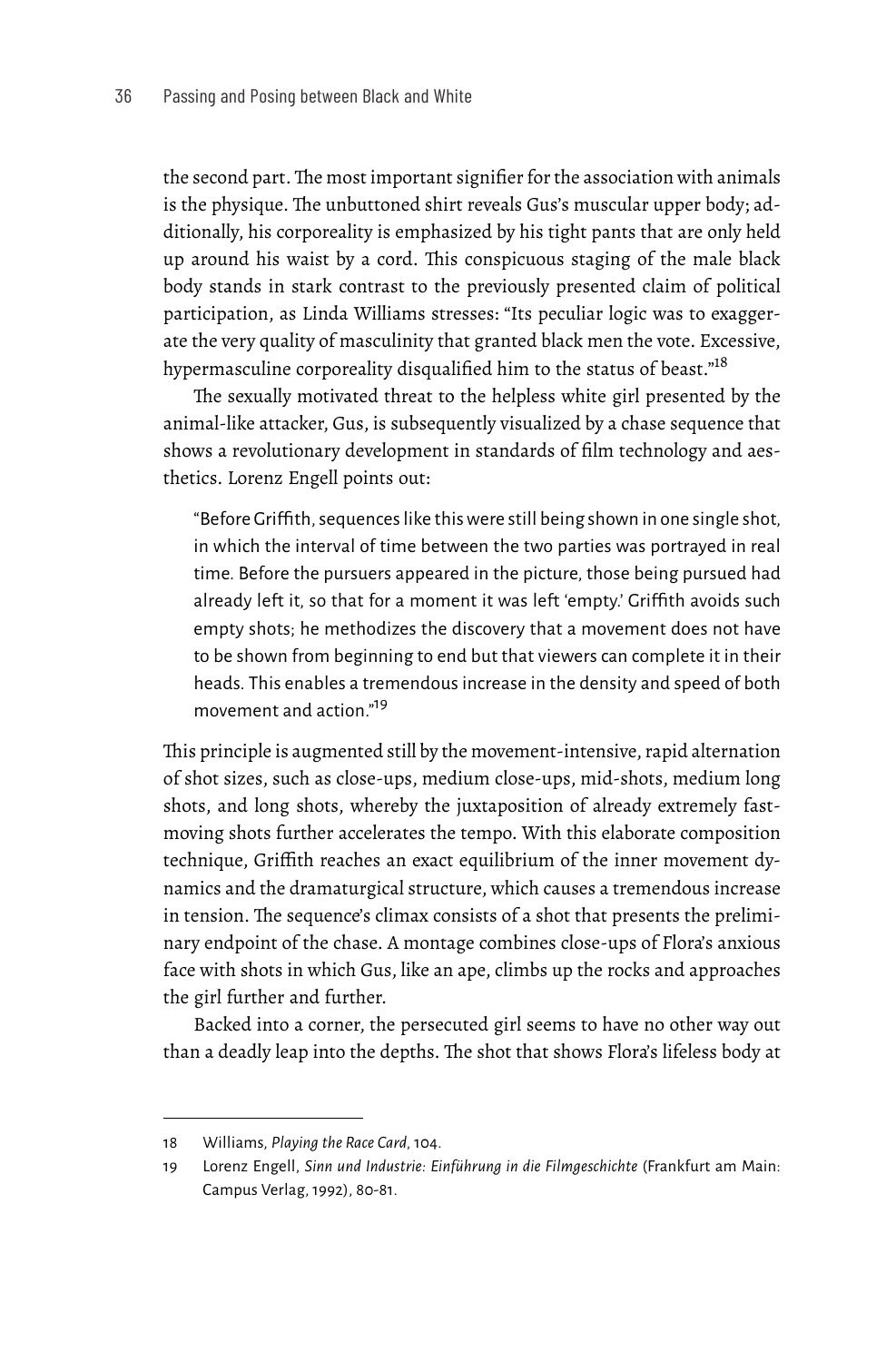

*Figure 2: Flora and Gus*

the foot of the rock is finally followed by a commentary intertitle that characterizes her decision as the result of exemplary virtue: "For her who had learned the stern lesson of honor we should not grieve that she found sweeter the opal gates of death."

In this depiction, the racist antipathy that permeates the film reaches its temporary climax. What is decisive here is the binary structure of the racial schema, which functions as a central and determining factor in the portrayal of the conflict over the young nation. Linda Williams states: "With *The Birth of a Nation* movies became capable of forging a myth of national origin grounded in race to spectacular effect. [...] It stages a recognition of virtue through the visible suffering of the endangered white woman."[20](#page-27-0) The contouring of the ideal of virtue plays a central role here because Griffith's depiction of sexual intimidation transforms the transgression of race in a significant way. The portentous sexual relationship is shifted from the axis of the white slaveholder as rapist of black women to the axis of the freed slave as sexual aggressor toward white virgins. Mary Ann Doane emphasizes the psychopathological component of this accentuation by interpreting it as compensation for a dwindling potential for power: "Rape undergoes a displacement – from the

<span id="page-27-0"></span><sup>20</sup> Williams, *Playing the Race Card,* 100.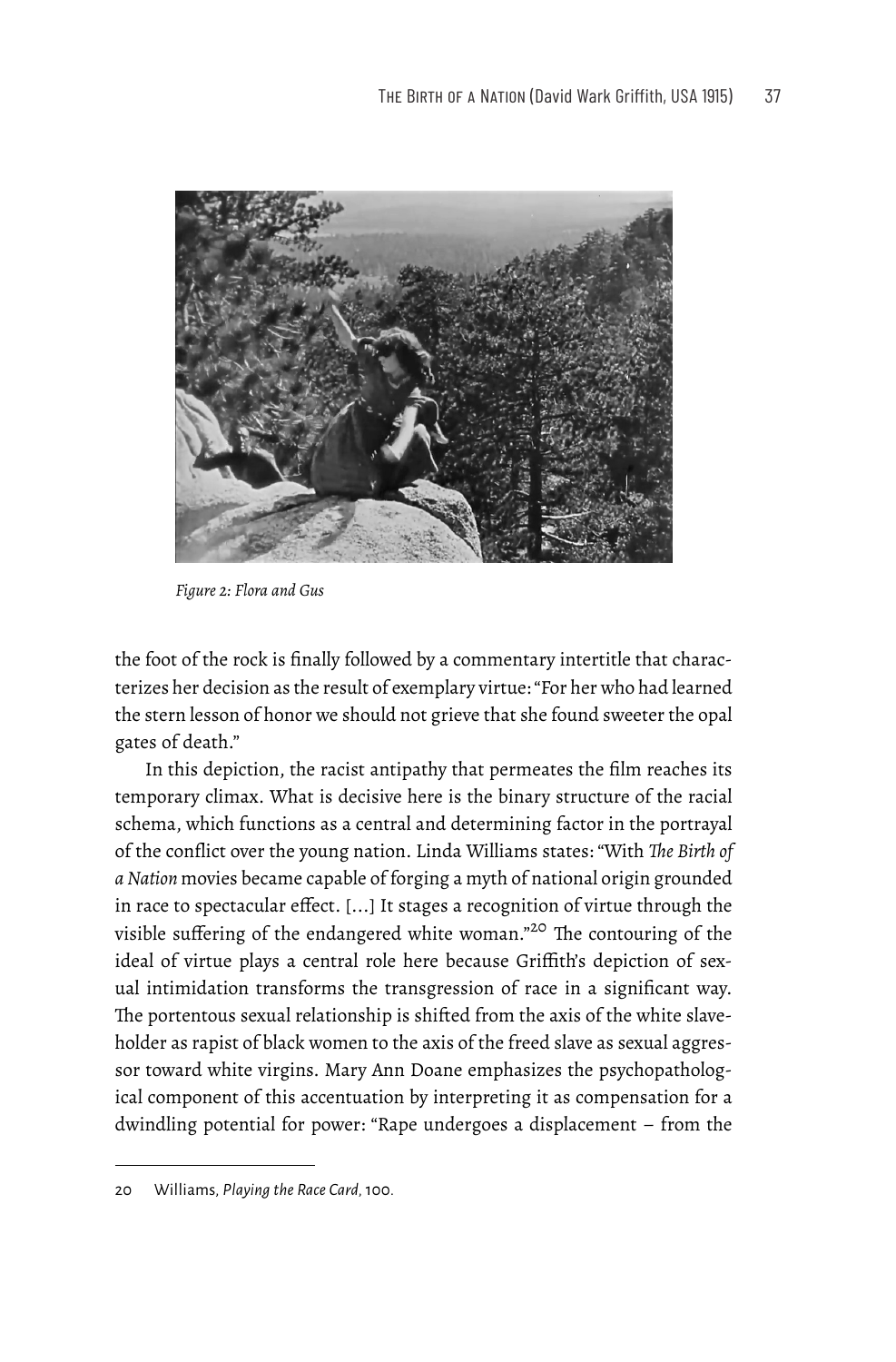white man's prerogative as master/colonizer to the white woman's fears in relation to the black male. This confers upon race relations an extremely intense psychical charge which compensates a white psychical economy for the loss of the physical constraints of slavery or colonialism."[21](#page-28-0)

The film's narrative logic makes this shifting and charging clearly visible. The opening depiction of a paradisiacal, ideal state establishes a conception of order that assigns each individual an unquestionable position within a strictly hierarchical structure. With the slave's liberation, this structure, which Clyde Taylor describes as a "racist European concept of the great chain of being," $^{22}$  $^{22}$  $^{22}$ spins out of control, so that supposedly unanimous conceptions of identity are called into question. Ed Guerrero points to the economic background of the now unstable social structure and interprets the new white protector role as a compensatory answer to a weakened Southern ideal:

"Adding a psychological dimension to the issue, the insecurity and economic turmoil rampant throughout the postbellum South had undermined the white southern male's role as provider for his family; thus he sought to inflate his depreciated sense of manhood by taking up the honorific task of protecting White Womanhood against the newly constructed specter of the 'brute Negro.'"[23](#page-28-2)

In their respective readings of the film, both Mary Ann Doane and Ed Guerrero take as their starting point a deep-seated upset of traditional concepts of masculinity. In The Birth of a Nation, the film-specific manifestation of this crisis appears in a dramaturgically meticulous and elaborate narrative logic that the film uses to explain its own racism as a defensive stance. Central to this is the use of melodramatic genre conventions in the form of a white, female sacrifice, which acts as the initial impetus for the founding of the Ku Klux Klan.

This causal relation is emphasized by an intertitle during one of the first Klan rallies: "Brethren, this flag bears the red stain of the life of a Southern woman, a priceless sacrifice on the altar of an outraged civilization." Conspicuous here is the reference to blood that runs like a red trail runs through the

<span id="page-28-0"></span><sup>21</sup> Doane, *Femmes Fatales,* 222.

<span id="page-28-1"></span><sup>22</sup> Clyde Taylor,"The Re-Birth of the Aesthetic in Cinema," in *The Birth ofWhiteness: Race and the Emergence of US Cinema*, ed. Daniel Bernardi (New Brunswick, NJ: Rutgers University Press, 1996), 29.

<span id="page-28-2"></span><sup>23</sup> Guerrero, *Framing Blackness*, 12.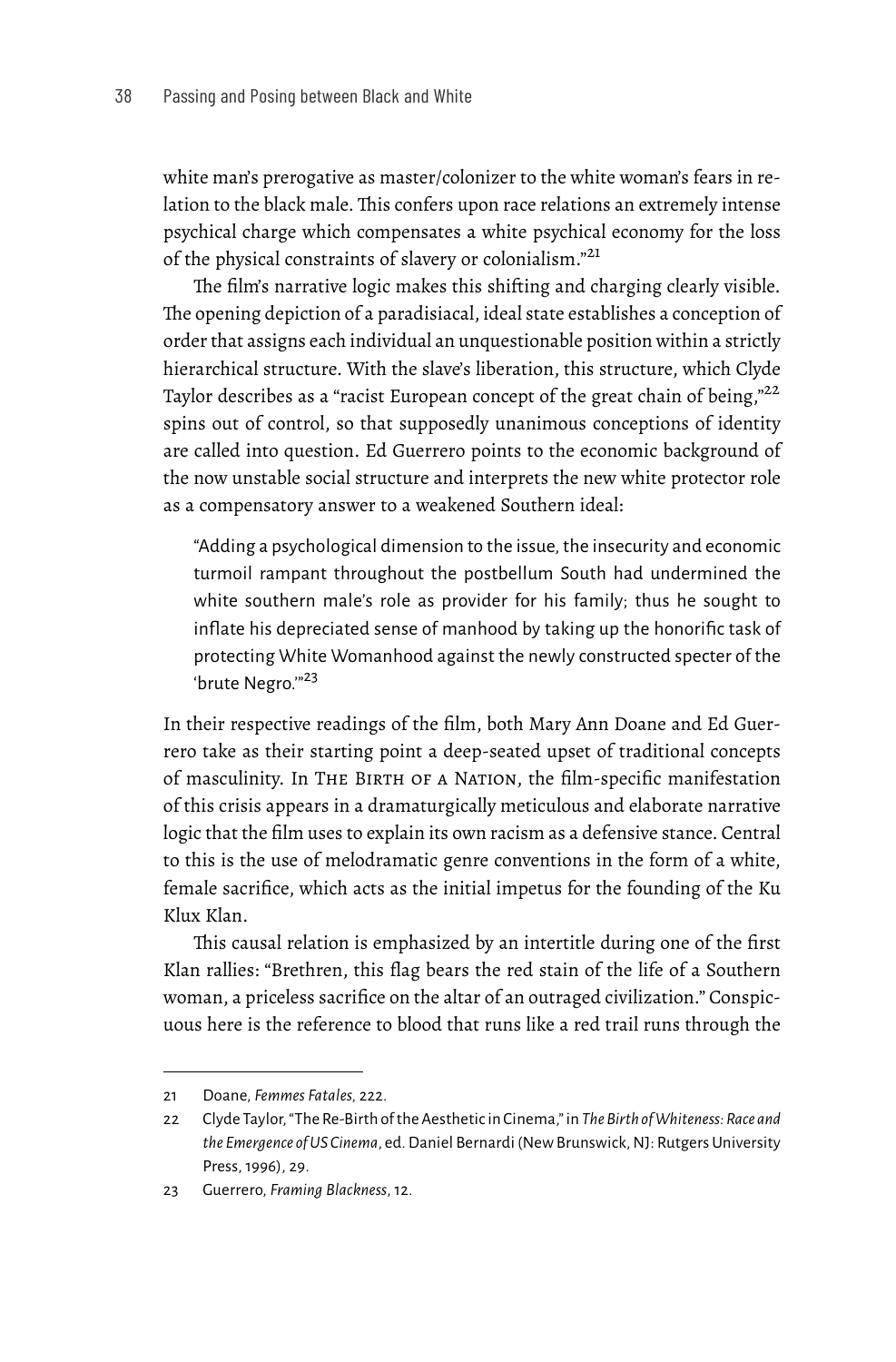entire flag. Remarkably, it is not the blood of heroic warriors but the sacrificial blood of a virgin that had to be shed to escape defloration. This shift via the renewed appropriation of blood imagery becomes even clearer in a further intertitle in the sequence: "Here I raise the ancient symbol of an unconquered race of men, the fiery cross of old Scotland's hills," declares Flora's brother, the Klan leader, "I quench its flames in the sweetest blood that ever stained the sands of time!" The reference to blood is paramount, since herein lie the origins of a taxonomy that forms the basis for defining the black-white polarity. Mary Ann Doane explains: "The legal criterion for racial identity in the United States has historically been linked to blood rather than skin. The polarization of white and black ensures that there are no gradations in racial identity – one drop of 'black blood' effectively makes one black."[24](#page-29-0) This enables an ideological fixation with serious consequences: the threat of defloration becomes the fear of contamination. This shift results in the following racist logic: Flora's blood is "sweet" because it is pure, and the Klan's founding is justified because it is prepared to combat any attack on white virginity.

The narrative justification of the Klan as a defensive militia is highlighted by several sequences that condense and expand on the theme of a threatening transgression of race. Silas Lynch's harassment of Elsie Stoneman, whose sexual assault is euphemistically termed a "proposal of marriage", is crucial to this justification. In this scene, Griffith noticeably digresses from Dixon's original: "Griffith's other scene of sexual attack in the Elsie/Lynch episode is without parallel in Dixon, or in the history of film, for its depiction of black lust. Indeed, Dixon's novel has no scene depicting Lynch's sexual assault – Lynch does not even ask for Elsie's hand."<sup>[25](#page-29-1)</sup> This deviation is accompanied by another deviation: Silas Lynch's sexual attack is presented in the film as premeditated. It is striking that Griffith demonstrates Lynch's growing political power in the preceding scene, thus establishing a causal link to the sexual subject matter. One of the first official acts of the newly elected South Carolina legislature, where Lynch has now become lieutenant governor, is the passing of a law that legalizes mixed-race marriage. It is important to know that Griffith's depiction of the Reconstruction-era legislature is without any historical basis. His staging of political debates is not an exact, documentary rendition but one of racist defamation. In fact, his cinematic portrayals of legislation are not based on historical sources but on caricatures: "The film's

<span id="page-29-0"></span><sup>24</sup> Doane, *Femmes Fatales,* 229.

<span id="page-29-1"></span><sup>25</sup> Williams, *Playing the Race Card,* 123.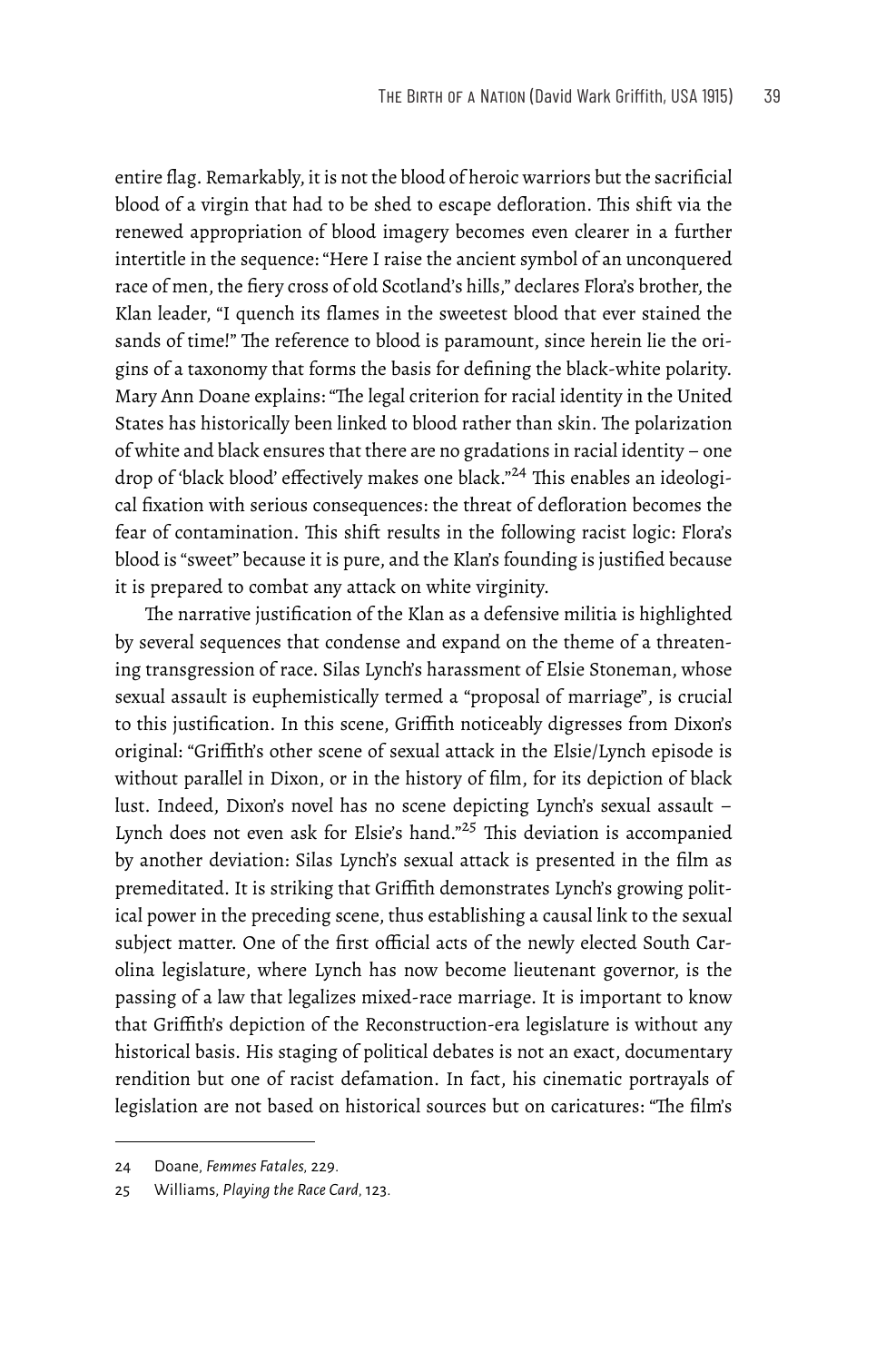notorious depiction of black dominance and corruption in the South Carolina State House of Representatives had been based not on governments records or still photography from the period but on a series of political cartoons that caricatured black political participation as inherently absurd."[26](#page-30-0)

Lynch's sexual assault on a white woman appears to be an egregious escalation of the conflict that had previously been presented. Again, the white virgin is presented as the pivotal point within a context that defines the freed slave as a political, economic, and, above all, sexual threat. However, Griffith escalates the scenario in order to intensify the film's tension. This has to do with the fact that Silas Lynch, unlike the animal-like Gus, is not dark black but brown. As an ambivalent figure, as an uncanny personification of transgression, the mulatto calls the schema of binary opposition of black and white into question, since by embodying the coexistence and fusion of  $-$  in themselves incompatible – parts, he denies the ordering hierarchy and, therefore, the film's inherent ideology. Furthermore, the hybridity visualized by the half-breed's appearance represents the breaking of the taboo of sexual contact between the races. The mulatto's body is unsettling and upsetting in that it exhibits an open sexuality. It represents not the possibility but the result of the crossing of racial boundaries.

Lynch's assault on Elsie is tied to the chase sequence with Flora and Gus in order to make the motif of sexual harassment more dynamic. Of note in Lynch's assault is his closing in on Elsie, which conspicuously emphasizes his body, a depiction that is in stark contrast to the first scene, in which Flora and Gus do not once touch each other. Like Gus, Lynch is first presented as a voyeur who appears to be sizing up his victim with lustful eyes. Unlike before, perpetrator and victim are now located in an enclosed space that limits their range of motion. As soon as Lynch is alone with Elsie, his attempts to get closer to her become more explicit and threatening. Elsie's desperate attempt to flee is immediately thwarted by the door's being locked. In the subsequent shots, a claustrophobia develops that is primarily due to the narrowness of the interior space and that emphasizes the victim's helplessness in a visually effective way.

In the elaborate configuration of the mise-en-scène, one can already see a clear escalation of the situation surrounding the assault. Griffith achieves a

<span id="page-30-0"></span><sup>26</sup> Robert Jackson, "The Celluloid War before The Birth: Race and History in Early American Film," in *American Cinema and the Southern Imaginary*, eds. Deborah E. Barker and Kathryn McKee (Athens, GA: University of Georgia Press, 2011), 42.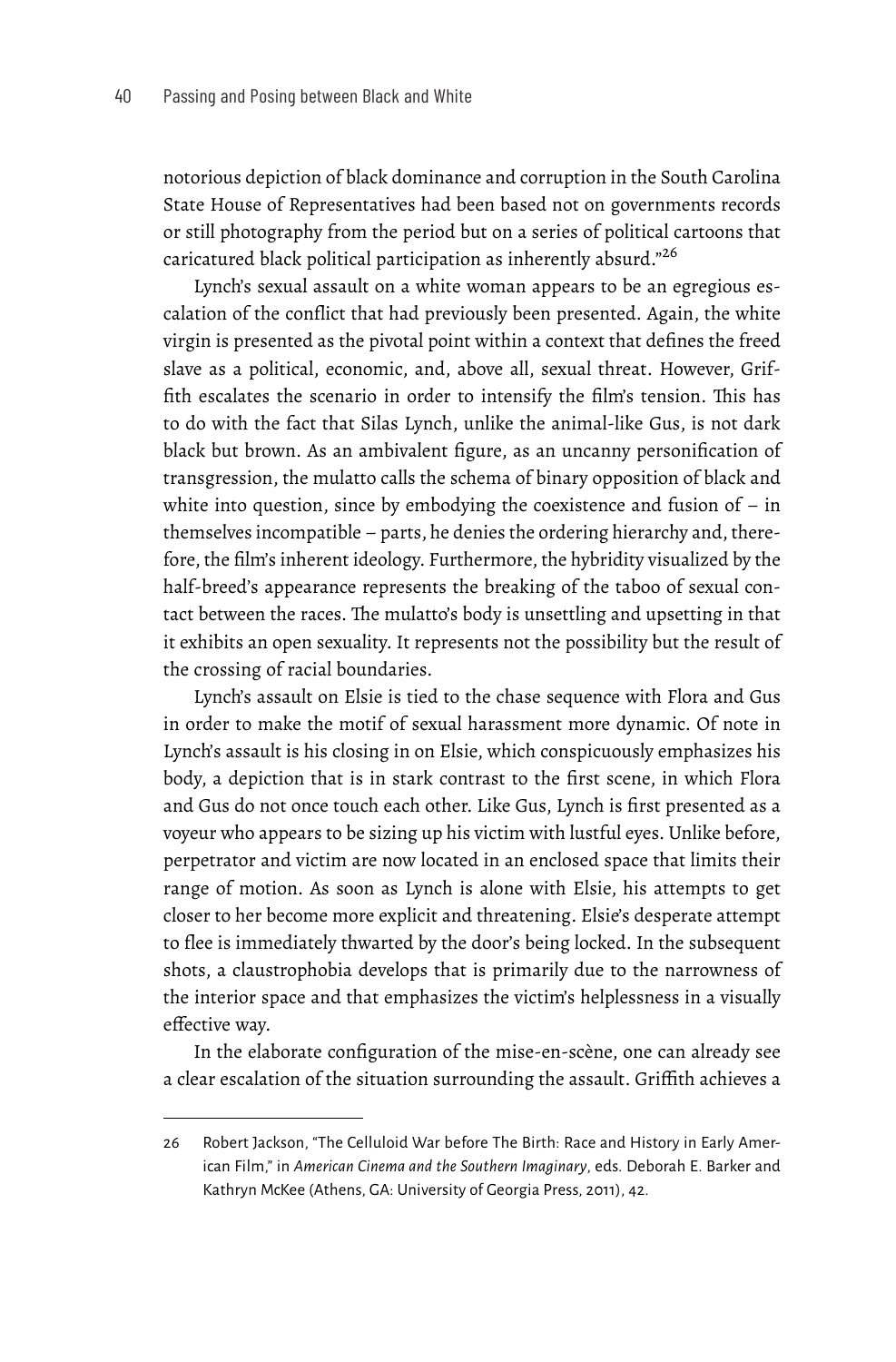further intensification of distress through the accumulation of sexual gesticulations that serve as the main elements of both the aggression and the threat. After the first chase through a narrow room, Lynch presses Elsie's white lace dress to his lips, whereupon she fights back while crying. The sexual connotation becomes even more salient in a shot laced with innuendo, in which Lynch sticks his hips out and rubs his thighs. The fact that Elsie knows what these gestures mean can be seen in a counter-cut that shows her arms raised toward the sky and thus illustrates her feelings of panic. In addition, an iris shot accents Elsie's terrified face and her eyes wide open in fear. Lynch reacts with a sneering grin and chases Elsie into the middle of the room. In addition, his increasing brutality is accentuated by the fact that he wildly shakes one fist and beats his chest with the other. After crying out in fear, Elsie faints, whereby Lynch picks her up with a triumphant smile and then presses her tightly to his body.

In a cross-cut, this scene of sexual intimidation and gleeful sadism is conflated with the Ku Klux Klan's arming itself. In doing this, the Ku Klux Klan's function as a heroic savior is already anticipated because the film's cinematic arrangement suggests that assaults on white women were the only thing motivating its actions. By associating shots in such a way, the metrics and rhythms of the filmic staging are further perfected:

"The editing becomes almost invisible because it seems to be so casual and logical. [...] In this way, Griffith achieves an interplay of formal means with the dramaturgical structure and the ideological fixations that rest on the aforementioned simplistic juxtapositions. Form, content, and meaning form an organically ordered whole."<sup>[27](#page-31-0)</sup>

The montage sequence that culminates in the finale, which presents the Ku Klux Klan as the superior savior and protector of the white race, has been repeatedly praised on account of its formal-aesthetic brilliance and its inner dynamics of motion. However, in judging Griffith's artistic achievements, we must not lose sight of the fact that the film's formal strategies are only effective in relation to its ideological intent. Both levels do not function independent of one another but in a context of relative effect. The new feeling of solidarity and unity, which is portrayed as the young nation's fundamental constant, is primarily constituted by the shared defense against the threatening Other, as

<span id="page-31-0"></span><sup>27</sup> Engell, *Sinn und Industrie,* 82-83.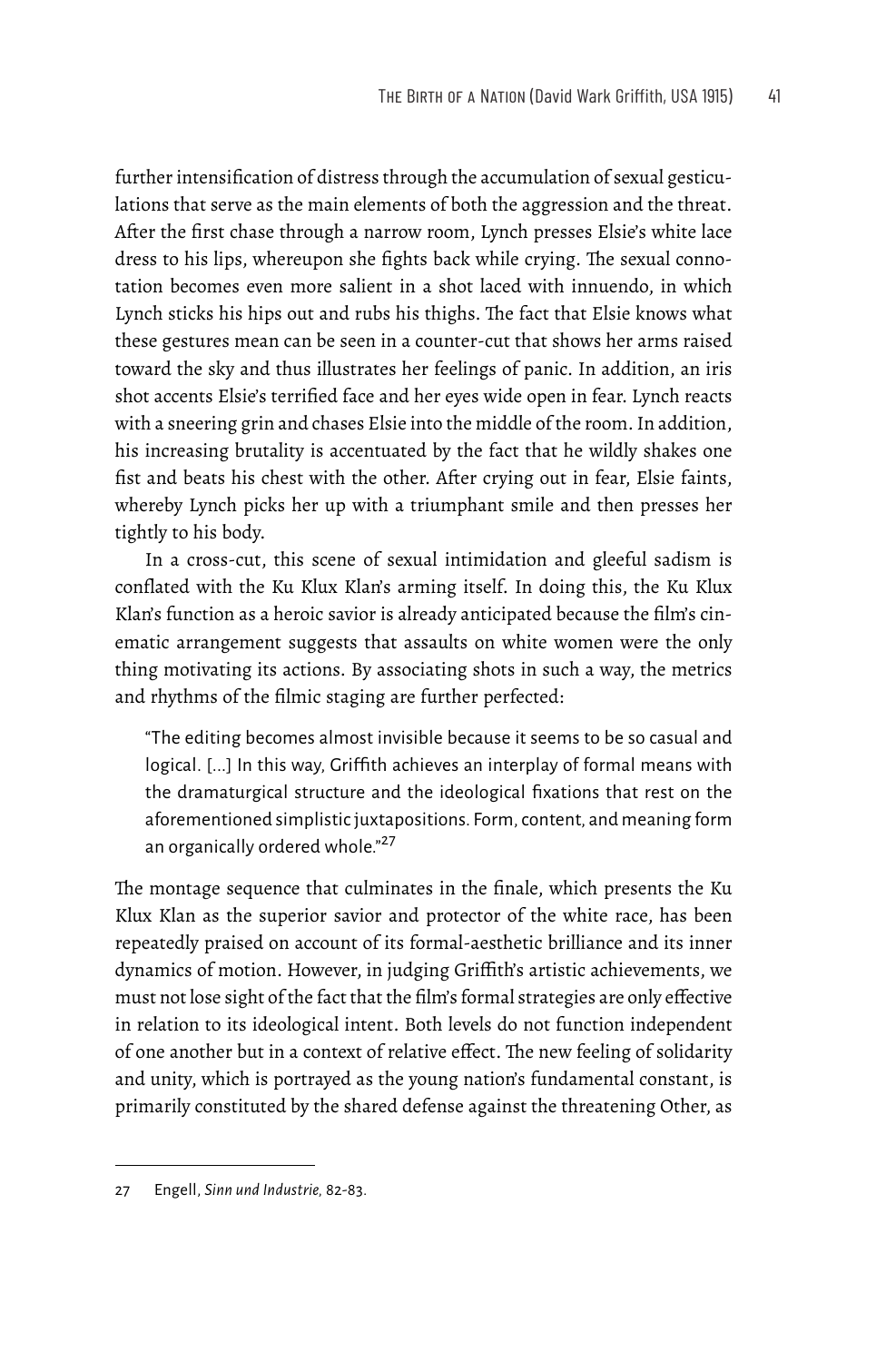an intertitle underlines: "The former enemies of North and South are united again in common defence of their Aryan birthright."

This stance, which resists each form of racial transgression in order to preserve the white race's supposed purity, manifests itself in an increasing predominance of white signifiers on the visual level. This staging strategy becomes obvious in the scene in which the Ku Klux Klan frees Elsie, the famous "last-minute rescue." As the embodiment of the last-minute rescue, eight Klansmen in white robes immediately enter the room and push Silas Lynch to the left side of the frame until he is almost no longer visible. Even Elsie's father, who is dressed in a black suit, has a marginal position at the right edge of the frame, while Elsie, whose white dress corresponds in color and light-staging with the Klansmen's white robes, is moved into the center of the picture.



*Figure 3: Elsie's Rescue*

The Klan's subsequent ride through the streets of Piedmont implies a type of visual "purification," a "white-washing" that unmistakably emphasizes the claim of the white race's superiority. Not one of the black characters is present in the shot; instead, the representation of a purely white image evokes the cathartic purification of the imperiled nation.

Griffith's formal strategy of gradually replacing black characters with white characters proves itself to be an effective ideological tool. While the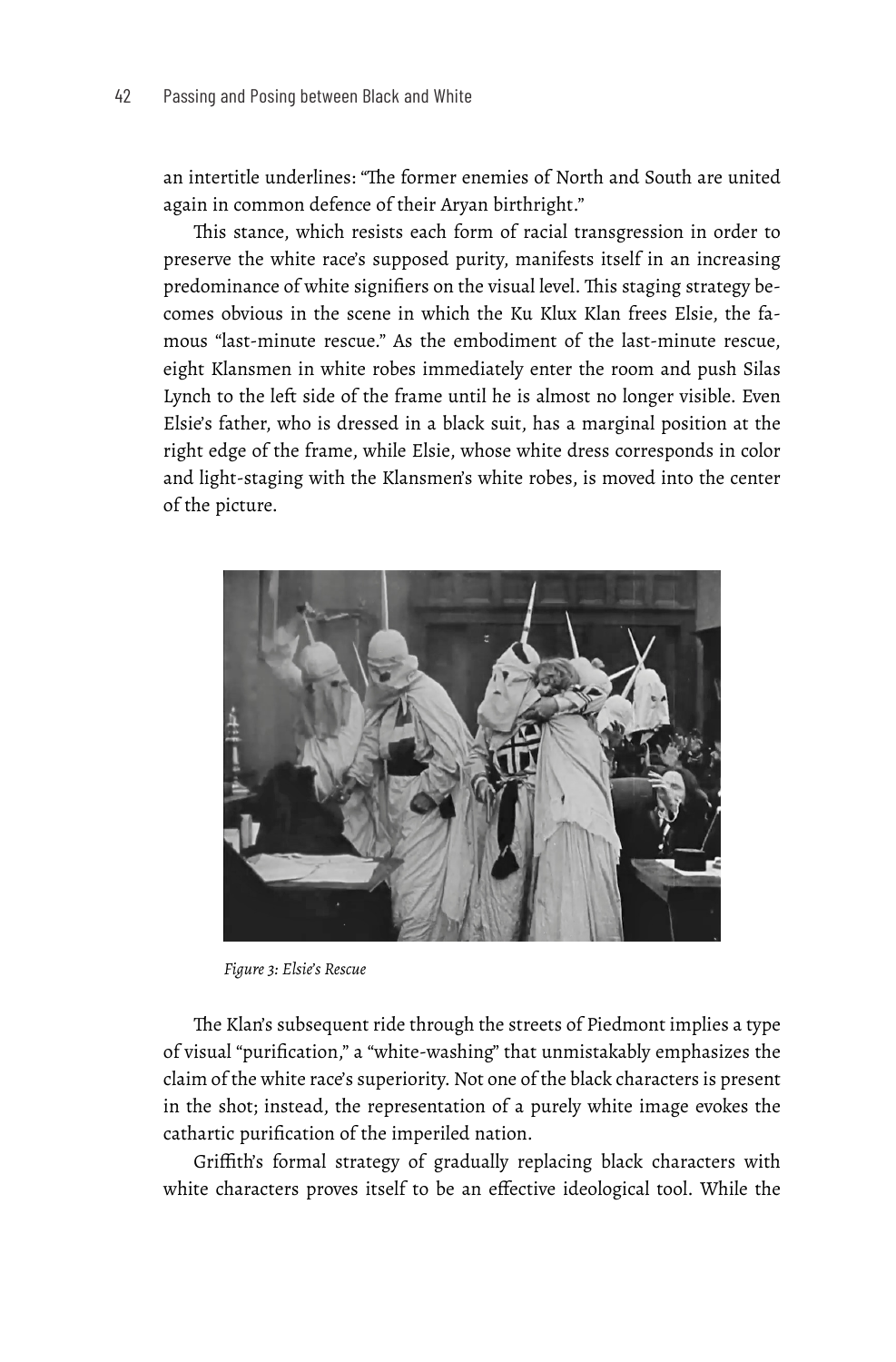

*Figure 4: The Parade of the Ku Klux Klan*

black perpetrator's brutal punishment is only implied but not shown in full consequence, the visual erasure of blacks implies a form of discipline that corresponds to the Ku Klux Klan's form of lynch-mob justice. Linda Williams points out:

"I think that the much more insidious suppression accomplished by the film is not a missing scene of castration<sup>[28](#page-33-0)</sup> but the systematic and much more 'natural'-seeming disappearance of blacks over the course of the film. Griffith's film achieves its power to the extent that it does not appear to be an exhortation to race hatred, but a natural process of heroic rescue that, in the process, just 'happens' to wash the screen 'clean.'"[29](#page-33-1)

Griffith's formal-aesthetic staging is designed to establish the unity of the nation by shifting conquest from the territorial to the racial plane. The defining criterion of national unity, therefore, is not the defense of a territory but the subjugation, indeed the erasure, of an ethnic group. This accentuation has

<span id="page-33-0"></span><sup>28</sup> Williams is alluding to the report of the film critic Seymour Stern, who thought that he remembered a castration scene as Gus's punishment after a showing of the film in 1933. See Seymour Stern, "Griffith I – '*The Birth of a Nation*,*'*" *Film Culture* 36 (1965): 114-132.

<span id="page-33-1"></span><sup>29</sup> Williams, *Playing the Race Card,* 128.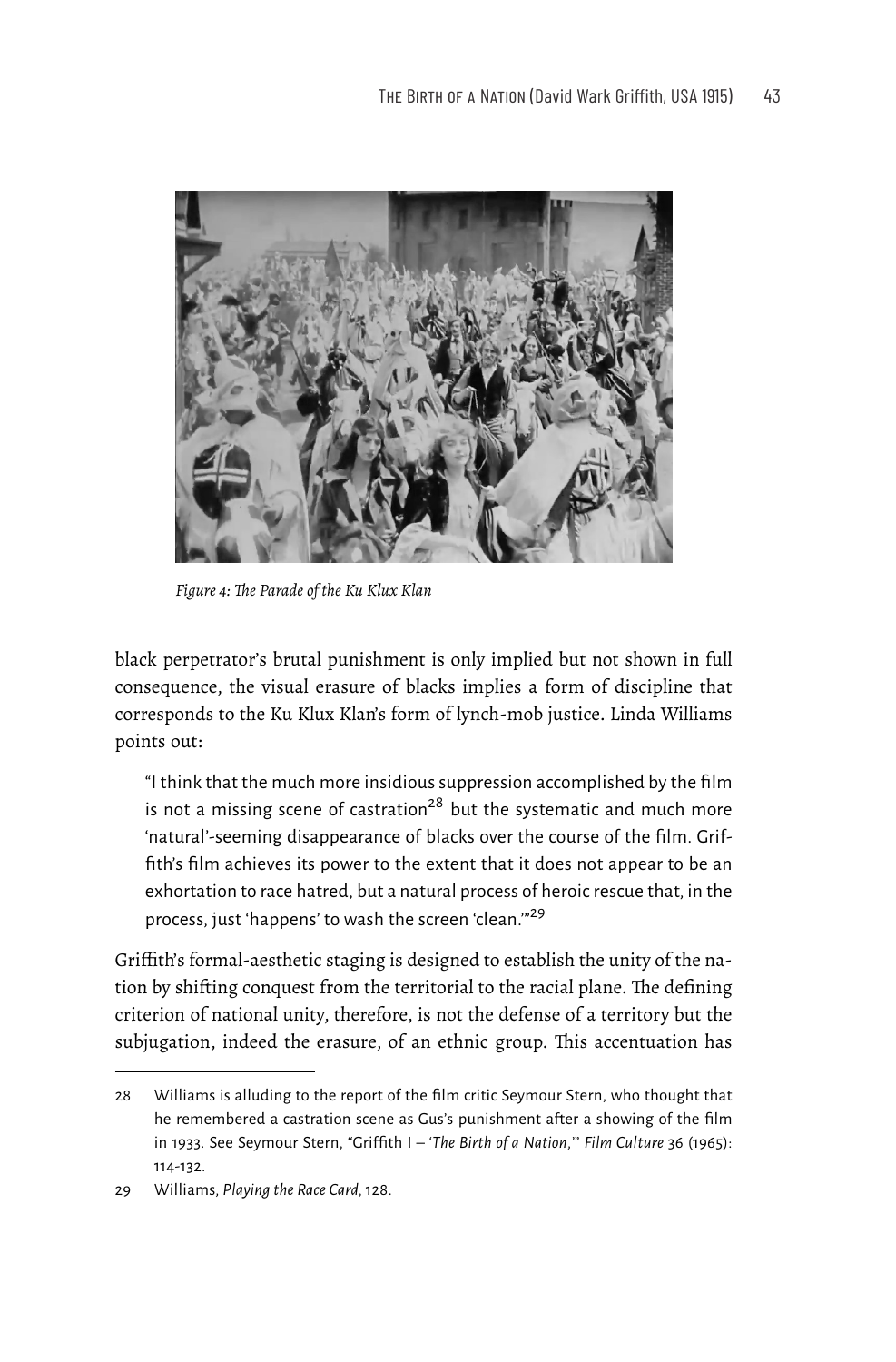remained long unconsidered in interpretations of the film that largely concentrate on the evaluation of formal achievements. Clyde Taylor states:

"If […] the central theme of the work is the unification of national sentiment around the theme of miscegenation as a threat to 'civilization', then the neglect of this theme in the aesthetic dialogue surrounding the film amounts to a curious evasion of the question of meaning. This indifference to meaning explains an extraordinary lapse in the worshipful exegesis of the film's cinematic innovations. It goes unnoticed that virtually all of the films formal achievements – its editing, close-ups, iris shots, manipulation of crowds, camera movements, scenic set-ups, literary titles etc. – are deployed in the cause of aestheticizing and sentimentalizing the principal characters as White people."[30](#page-34-0)

One must add that the act of equating humanity with a racial characteristic, that is, whiteness, comes to a head in Griffith. By using melodramatic formulas, the white woman's body becomes the focal point of the white ideal. The white woman appears whiter than white: she is not only virtuous and radiantly beautiful but also immaculately pure. Her perfection is based on her being untouched, on her virginity that is brought to the fore by the color white. A film stylistic example of this type of perception is the photograph of Elsie Stoneman, which visually introduces the character. The viewer's first impression of her is mediated by a static image that acts as an erotic signifier. The photograph first appears during the Stoneman brothers' visit in Piedmont, where it is shown during a walk through the cotton fields and instantly beguiles Ben Cameron. Immediately after seeing the picture, Cameron "finds the ideal of his dreams", as the intertitle has it. The photograph is presented several times in close-up, with a circular aperture visually accentuating the image and clearly directing the viewer's gaze to Elsie Stoneman's face.

The gentle face circled with light-colored curly hair and a wistful look is thus consistent with conventional attributes of beauty, which are further emphasized by the photograph's soft focus. Throughout the entire film, the image circulates not only as an indicator of desire but also as the symbol of a racially determined ideal of beauty, as a sign of moral and racial purity, and as a metaphor for national unity. Mary Ann Doane notes: "The fact that the white woman is represented by a photographic portrait which is displaced, circulates, and gains value within a certain political economy of desire, gives to

<span id="page-34-0"></span><sup>30</sup> Taylor, "The Re-Birth of the Aesthetic in Cinema", 22.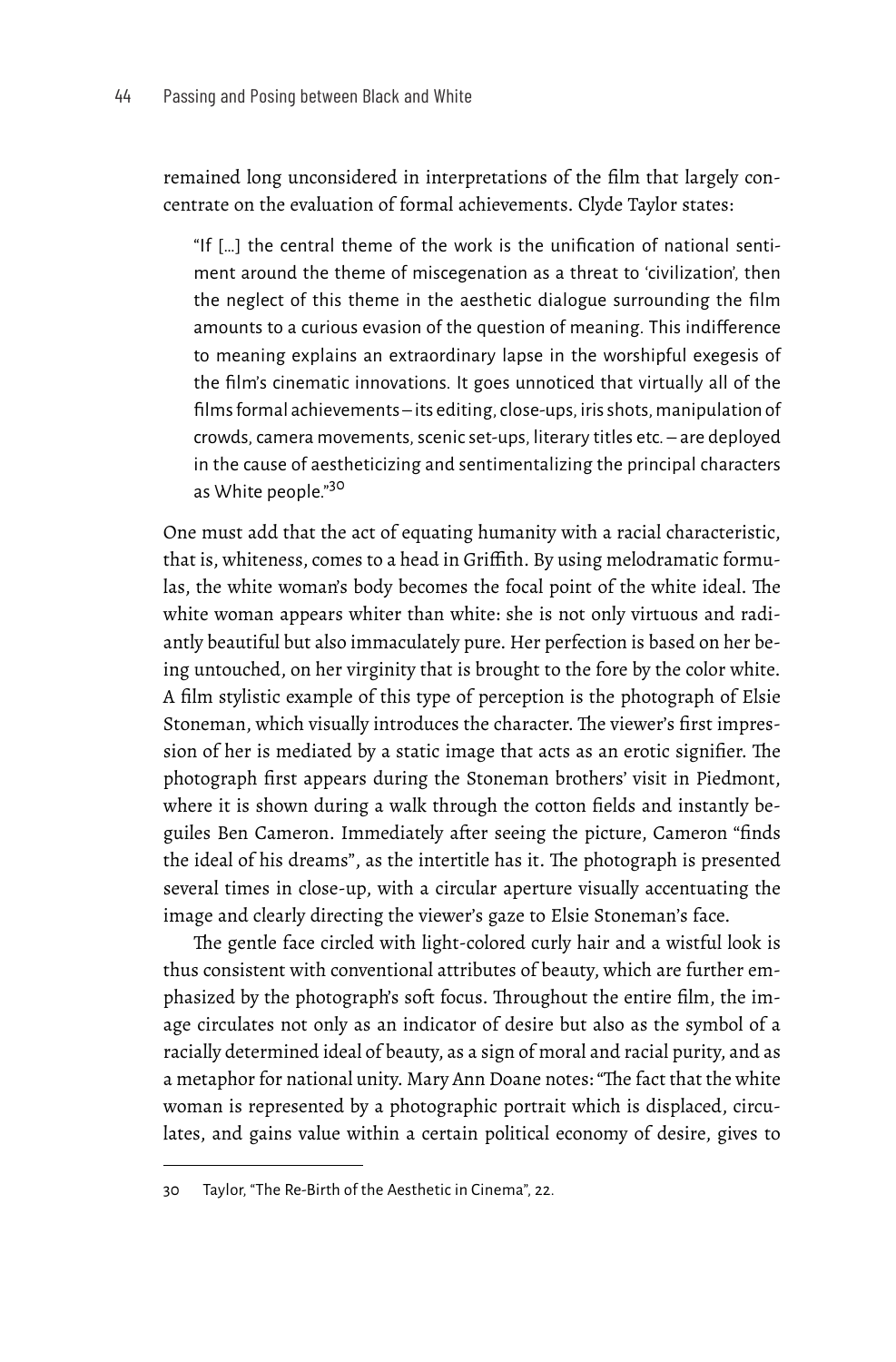

*Figure 5: The White Ideal*

that portrait a symbolic status. […] In *Birth of a Nation,* it is white womanhood which becomes the stake of representational politics."<sup>[31](#page-35-0)</sup>

In Griffith's BIRTH OF A NATION, one can observe and track the process of a politics of differentiation and defamation. The claim to make differences visible and identifiable is apparent in the compositional linkage of melodramatic genre conventions to a pseudo-historical, quasi-authenticating representational style – whereby both ultimately serve the formation of a rigid good/bad dichotomy. At the same time, a trace of resistance arises in the visual mode of representation of racial identities, which permeates the propagated binary schema and indicates the instability and ambivalence of identity construction. This internal conflict is externalized in the figure of the mulatto. As the disruptive factor in the polarization, he attains a special meaning that Griffith extensively stages as a sexually connoted threat. The ambiguity of racial identity finds its most concise expression in the visual representation of biracial characters. Here is where a crisis of the black/white dualism becomes apparent, forming an image that reflects the instability of taxonomy.

The solution to this identity conflict consists of a type of disciplinary action that Griffith develops both narratively and formally. The overcoming of

<span id="page-35-0"></span><sup>31</sup> Doane, *Femmes Fatales,* 230-231.